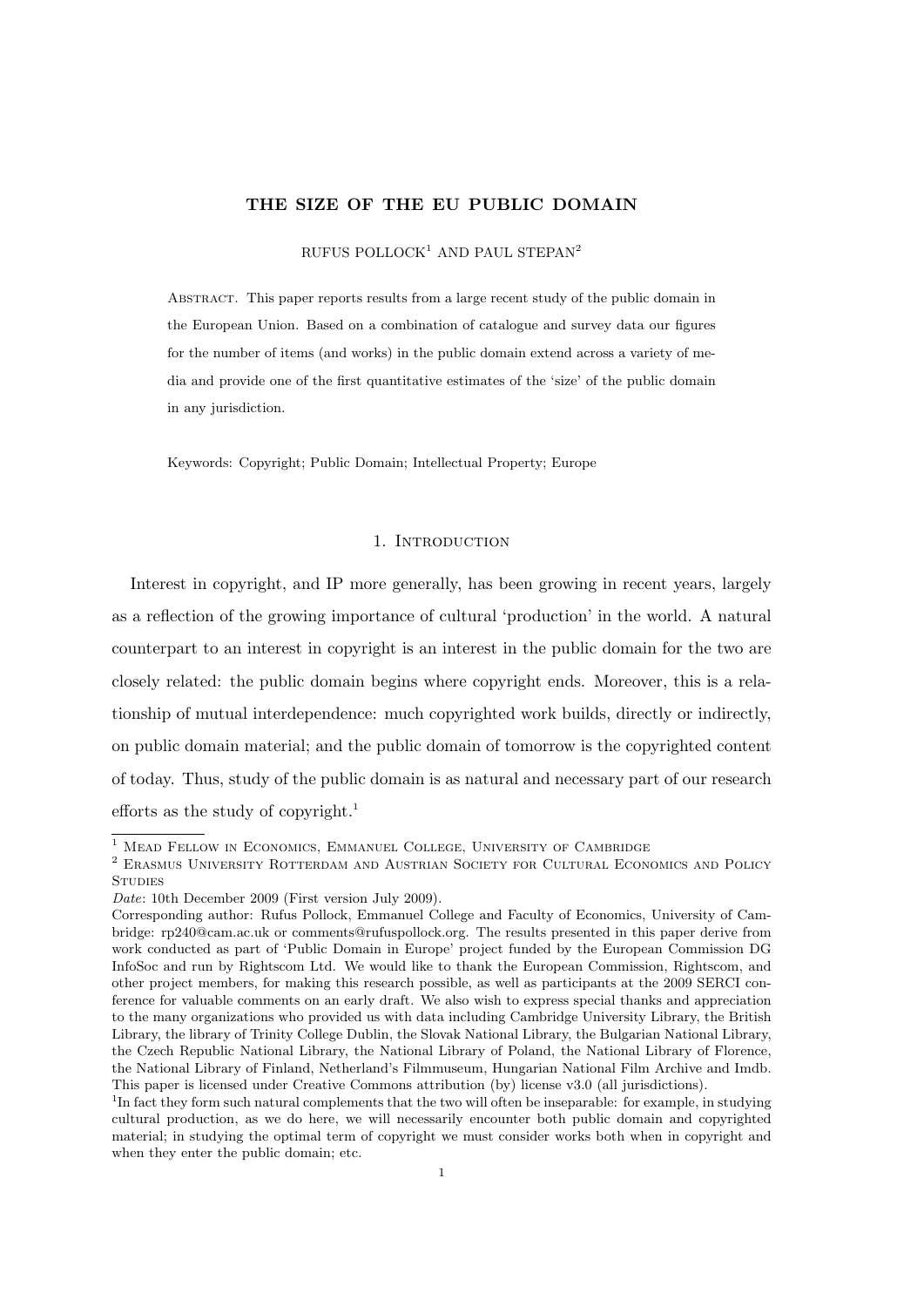The work presented here is part of this effort – as well being part of a larger project to examine the overall value of the public domain. Here our focus is on the size and scope of the public domain, and we provide quantitative estimates for the number items in the public domain across a variety of EU countries and different media types. We have already indicated the importance of studying the public domain, but, why, specifically, are issues of size and scope interesting and significant? There are several reasons.

First, in charting the current, and future, dimensions of the public domain we are estimating (historical) levels of cultural production. Not only is this interesting in itself, but as cultural economists such estimates are increasingly essential if we are to understand where we have come from and where we are going to. Morever, the growing role of culture and information in our society mean this is an area of importance not only for cultural economists.

Second, an examination of the public domain, and past cultural production more generally, allows us to make precise assessments of the impact on society of changes in copyright, especially copyright term.<sup>2</sup> Recent years have seen several term extensions and even now a term extension for sound recordings is being considered within the EU. Estimates of the size of the public domain provide quantitative information on the number of works affected by such changes and could be an important input into policy-making in this area.

Third, and perhaps most importantly, is the relevance of our work to the widespread efforts to digitize cultural material and make it available online. Museums, libraries and archives are now considering,<sup>3</sup> or in the process of, digitizing large quantities of material with the intention of making it available to the public. Though both copyrighted and public domain material can be included in such efforts, the public domain is especially attractive because it can be made freely available without the need to identify rightsholders or pay royalties. This advantage is such, that for many projects, especially in the public sector, *only* public domain material is being considered. However, such projects require answers to questions such as: how much material could be digitized (from a given period)?

<sup>2</sup>For example, these estimates would be a useful input into the theoretical framework for calculating optimal term derived in Pollock (2009).

<sup>3</sup>Almost every large institution now has some kind of digitization programme, in addition to the large-scale cross-country efforts such as Europeana. Moreover, these these efforts are not limited to public institutions but also include many commercial companies, for example Google with its book-scanning programme.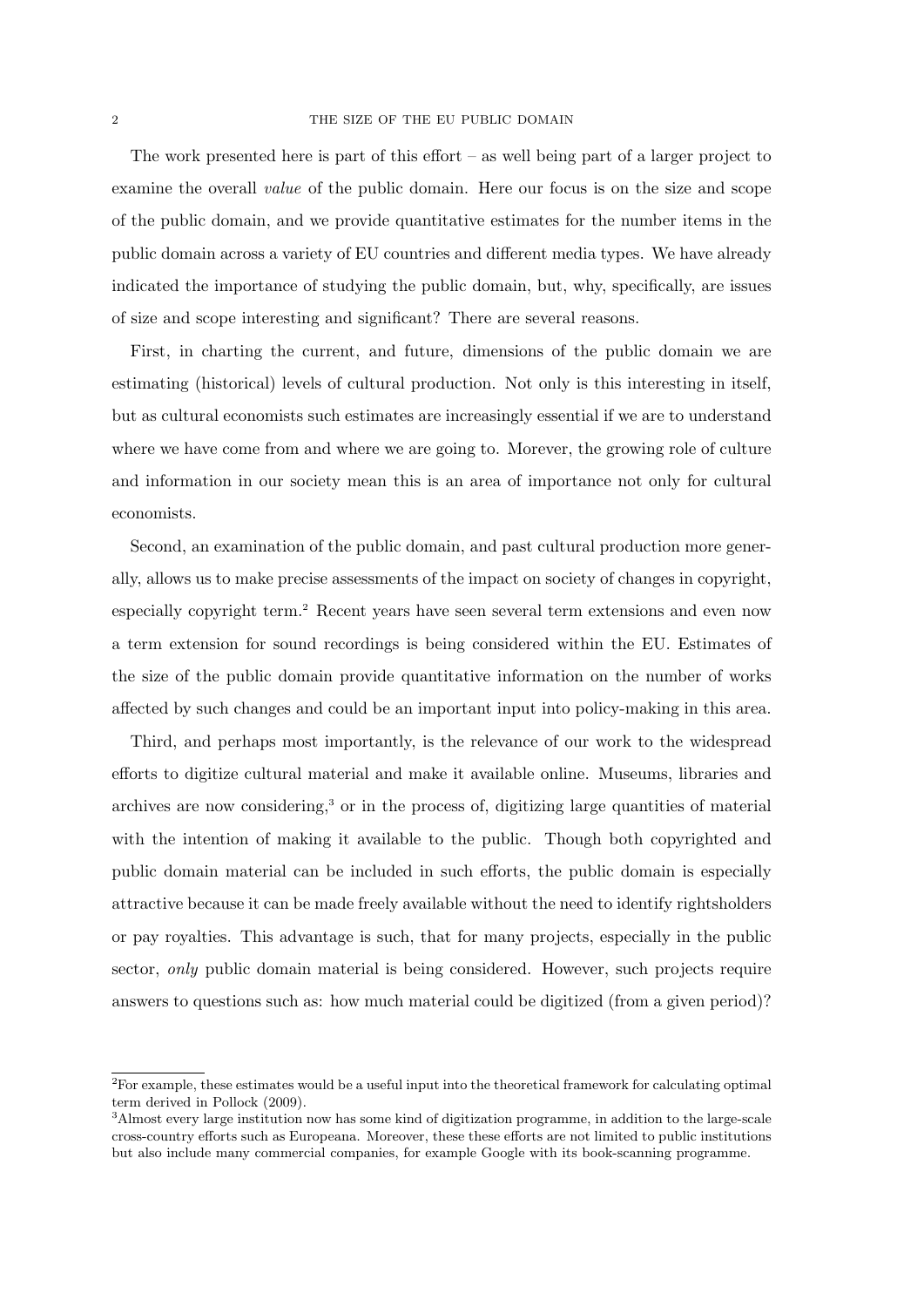How much, and what kind of, material be directly identified as public domain?<sup>4</sup> This paper provides detailed material that can help answer each of these questions.

Lastly, our results are a first, key, step in the larger effort to determine the overall 'value' of the public domain. In any area, 'count' statistics, such as the size estimates presented here, provide, the first, albeit perhaps crude, measures of significance. As discussed below, obtaining even these relatively basic figures is not a trivial matter and they form an essential base on which any subsequent work must build.

Before entering into the main body of the paper we should mention two important limitations of our investigations. First, the intricacies and variations of copyright law across member states (even post-harmonization) is such that the exactly delineating the public domain in each jurisdiction would be a major task. However, since our aim here is to obtain general quantitative estimates, a 'broad' approach which ignores these subtleties and uses an 'approximate' algorithm will be sufficient for our purposes.<sup>5</sup>

Second, and relatedly, it is obviously necessary, just as for copyright, to address the public domain separately for each separate media types: text, sound, moving images, etc. Furthermore, within each of those categories it may be useful, and important, to distinguish further, for example between books and other printed media such as journals or newspapers, between sound recordings and compositions, between multi-media and films etc. However, it should be mentioned from the outset, that though this is what is optimal in theory, in practice we will often be forced by the data available to narrow our coverage or limit the distinctions that can be made.

1.1. Related Literature. There is, at present, almost no *quantitative* research on the size of the public domain and we are aware of only one recent publication with direct relevance to this issue.<sup>6</sup> This is David and Rubin  $(2008)$  which examines the impact of US copyright extensions on (reducing) the size of the public domain. Specifically, using the registration data uniquely available in the US, they calculate quantitative estimates of how many additional books would have been in the public domain if each of several 20th century extensions (ending in the 1998 CTEA) had not occurred. Our work here is a little

<sup>4</sup>Similar issues also arise in the orphan works debate.

<sup>&</sup>lt;sup>5</sup>Given the many other approximations that will no doubt be necessary the error induced by this particular assumption is likely to be, relatively, very small.

<sup>&</sup>lt;sup>6</sup>There has, of course, been extensive work from a legal perspective on the Public Domain but none of this has had a quantitative component. See for example the contributions in Guibault and Hugenholtz (2006).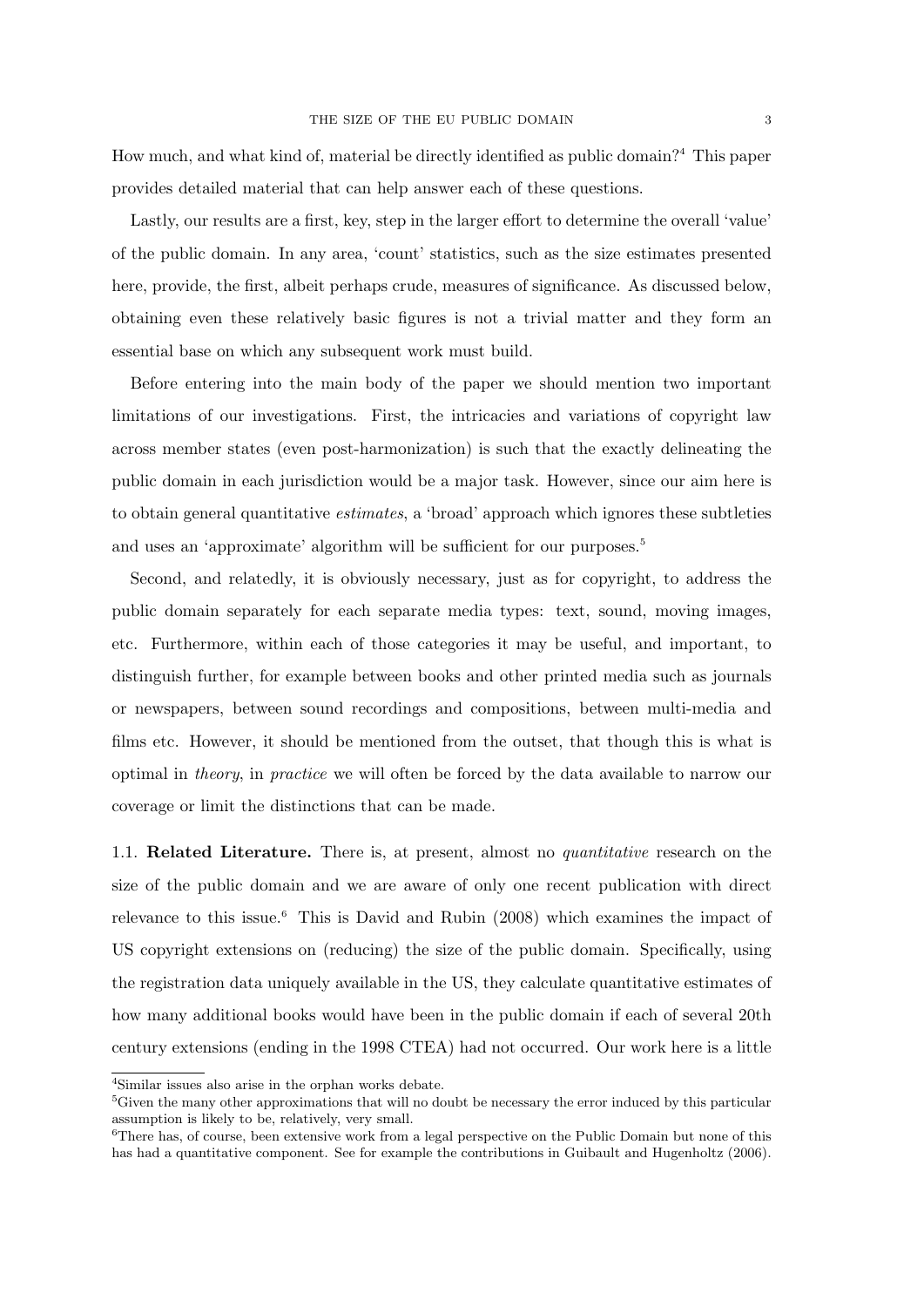different, focusing primarily on the size of the public domain per se, not the impact of legislative changes upon that size – though we do also look at this question. Our attention is also on European countries – something which makes our task significantly harder as unlike in the US there is no registration system and the rules determining copyright status for older works are more complex.

#### 2. The Size of the Public Domain

For our purposes the size of the public domain will equate to the number of works which are in the public domain – i.e. whose copyright has expired.

It must be noted that this simple definition conceals substantial complexity: "There is no clear and generally accepted definition of the concept of the 'public domain' (le domaine public). The international conventions do not provide one and the vast majority of national laws do not do so either. [(Torremans, 2008)]" This, combined with the significant jurisdictional variation in copyright – for example that moral rights survive the term of copyright in some jurisdictions – mean that the exact delineation of the public domain as a legal concept is not a trivial matter.<sup>7</sup> However, we need not concern ourselves greatly with these problems here and shall proceed on the basis that this simple definition suffices.<sup>8</sup> It should also be emphasized that our focus is on cultural material and will not include, for example, 'public sector information' which in many jurisdictions is either public-domain (e.g. the US) or almost so (the UK).

There is one important subtlety in this definition that we cannot ignore and that is around the term 'works'. In general, when we think of cultural material we think of their physical (or digital) instantiation: a book, a CD, a film. However, a moment's reflection reveals some subtleties: the same text, say Shakespeare's Hamlet, may appear in several different books, a recording may appear on many different CDs etc.

To keep our thinking clear we shall adopt terminology derived from the 'Functional Requirements for Bibliographic Records' cataloguing schema.<sup>9</sup> We shall mean by an 'item'

<sup>7</sup>For more details see the work of Torremans (2008), prepared as part of the Public Domain in Europe project of which this research was part.

<sup>&</sup>lt;sup>8</sup>We should also note that we are explicitly *not* adopting a broad definition of the public domain which includes works still under copyright but where those rights have been largely waived using an 'open' license (this broad approach is adopted in, for example, Pollock (2006)).

 $9See$  http://www.ifla.org/en/publications/functional-requirements-for-bibliographic-records for more info.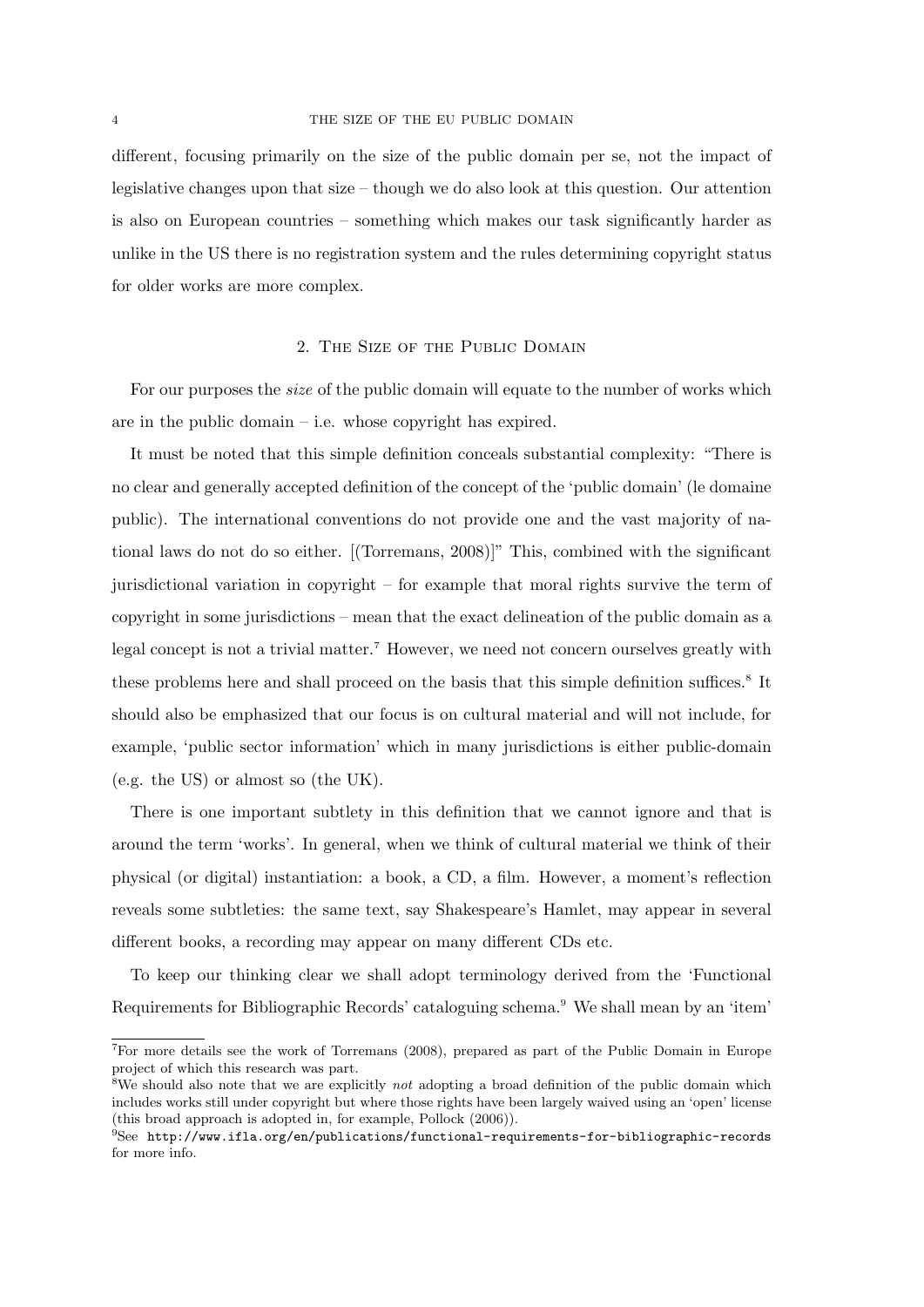something equating to a publication/release, for example a book with a given ISBN, a particular CD release, a given DVD of a film. By a 'work' we shall mean the underlying 'platonic' work instantiated in that item, i.e. the text, sounds etc in abstraction. As such a given work may have many associated items: for example, Shakespeare's play "Hamlet" is a single 'work' but there are many associated items (publications). We can also have derivative works, such as translations: these count as new works in themselves – though with some dependency on another work.<sup>10</sup> We also have a similar situation with a recording which strictly should be seen as consisting of a work corresponding to the composition and a work corresponding to the performance (of that composition).<sup>11</sup>

Our purpose for introducing this distinction is two-fold. First, public domain status is properly seen as an attribute of a work not an item – and so the public domain status of an item is the status of its associated work(s).<sup>12</sup> Second, we now have two distinct meanings for size: the number of items or the number of works. Which of these should we use?

In our view, it seems more correct, and appropriate, to base size calculations on works not items. After all the republication of an existing work does not add anything to the stock of human knowledge – the republication in 1880 of Shakespeare's plays (first published in the Folio of 1623) should surely not be counted as new production for 1880.

The only possible reason not to use works would be the fact that many new publications of existing works frequently claim a new copyright based on slight emendations or typography. However, these alterations are so slight that even though sufficient to obtain a new copyright it seems difficult to see how a quantitative assessment should accord them the same standing as the original work itself.<sup>13</sup>

<sup>10</sup>Another, slightly more subtle case, is that of a new 'edition', where the text has been amended in some ways. This would again count as a new, derivative, work though in this case the differences from the original work may be very minor.

 $11$ In some cases we may also wish to divide the composition into two distinct works corresponding to the lyrics and the music.

<sup>&</sup>lt;sup>12</sup>We have to be a bit careful here since the copyright status of an item and its work may not be exactly the same: for example, even books containing pure public domain texts may have copyright in their typesetting. Also there may be additional non-PD material such as an introduction or commentaries, though, in this case, at least theoretically, we should say the item contains 2 works a) the original PD text b) the non-PD introduction.

 $13$ In some respects this is one aspect of the more general 'weighting' problem that occurs in any quantitative assessment of knowledge goods because of their marked heterogeneity. Simple counts, as presented here, are problematic because they take no account of this heterogeneity – many books are never read, even upon their release, while some remain perennially popular.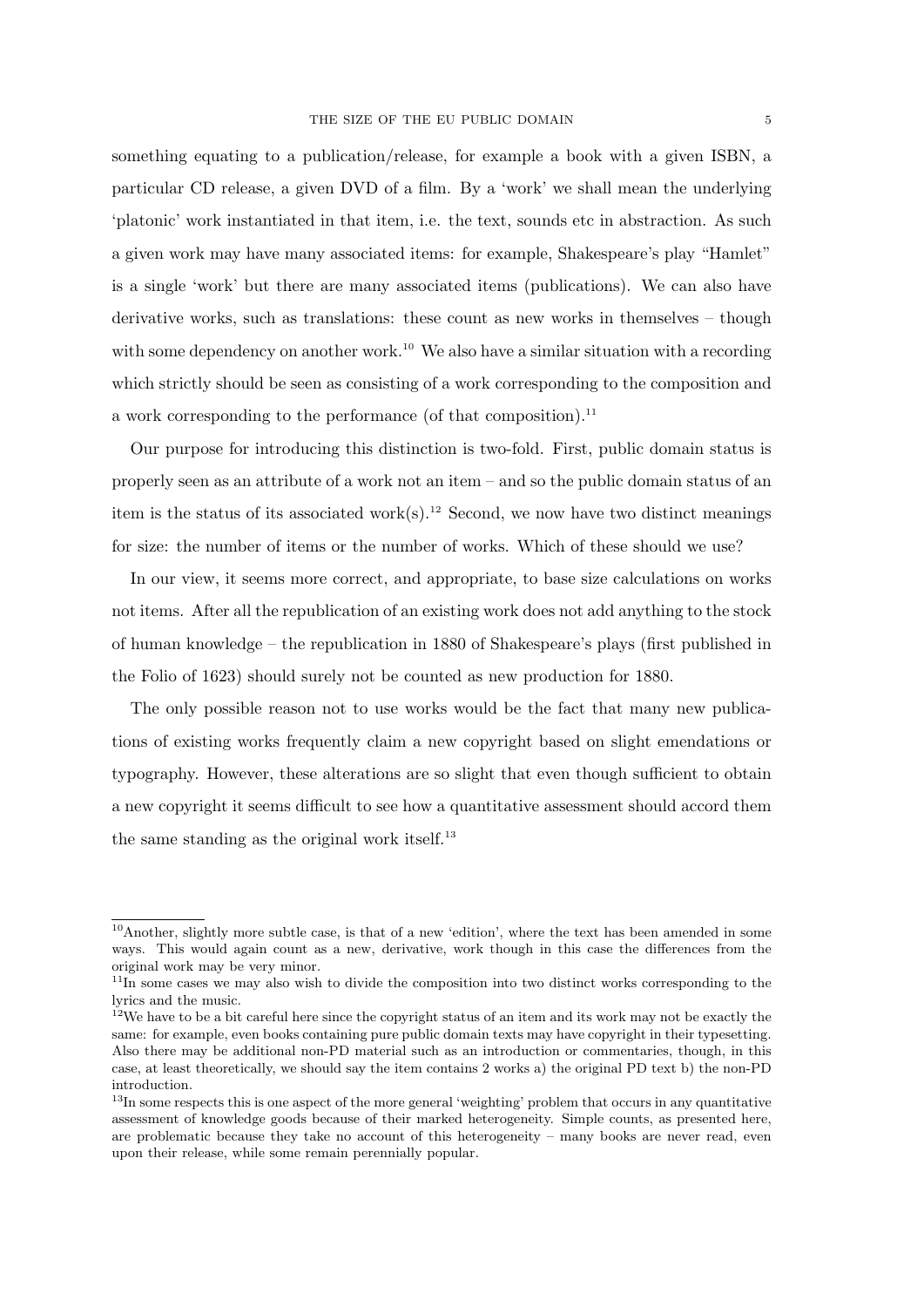Unfortunately, almost all the data available only gives information on items. In particular, library catalogues – the primary source for our work here – only provide this kind of data (because items are what they hold in their archives).<sup>14</sup> Furthermore, deriving works from items in an *automatic* way is a non-trivial matter – as we shall discuss further below.

Thus, despite having just made compelling arguments as to why works are the best subject for any size calculation we must acknowledge that, in what follows, by and large, when we talk of the *size* of the public domain we shall mean the number of public domain items and not the number of public domain works.<sup>15</sup>

#### 3. Determining Public Domain Status

With our terminology in place determining public domain status is, in theory, a simple case of applying copyright law. There are of course some subtleties, for example the various "special cases" and one-off exceptions in copyright, such as the fact that, in the UK, the Copyright Designs and Patents Act para 301 contains a special provision so that Peter Pan by J.M. Barrie will remain in copyright forever (with royalties payable in perpetuity for the benefit of Great Ormond Street Hospital).<sup>16</sup> However, we are not seeking to compute the status of individual works but rather to obtain gross estimates and as such we are willing to accept a public domain 'algorithm' that is not perfect but only, say 99.99% accurate.

As such, for our purposes we shall adopt a very simple approach, and proceed on the basis that, in the EU, published literary, musical and artistic material by authors who died more than 70 years ago is now be in the public domain. For recordings, the recording

<sup>&</sup>lt;sup>14</sup>This focus on items is even more true of databases listing information related to the value of works such as prices and sales. We'd also note that this deficiency is even true where registration information is available, as in the US. This is because, as discussed above, most new publications, even those which are simply reissues of previous material, will usually claim some kind of new copyright and will therefore be registered.

<sup>&</sup>lt;sup>15</sup>We were able to perform some fairly limited analysis around works. In particular, using the 'raw' catalogue data from CUL (see below for details) and a basic work generation algorithm, we established that approx 13% of all items could be matched to another item and hence to an underlying (multi-item) work – i.e. an object to which two or more items could be attached. Of these multi-item works at least half had just two associated items. The remaining 87% of items would therefore correspond directly to a work (i.e. were the publications of works which were only ever published once so the work and item were identical for our purposes). Such figures would suggest that basing estimates on items rather than works would not lead to too great a bias (though we would note that it is precisely those works with many items that are likely most 'valuable'). However, in the absence of very substantial additional labour, we could not establish how good our results were in this area – in particular, whether our failure to find matches among the 87% reflects the fact that they really are 'item-works' (i.e. unrelated to any other item and hence corresponding directly to a work) or just inadequacy in our matching and work identification algorithms.  $16$ For a jurisdiction by jurisdiction analysis see the work of Torremans et al.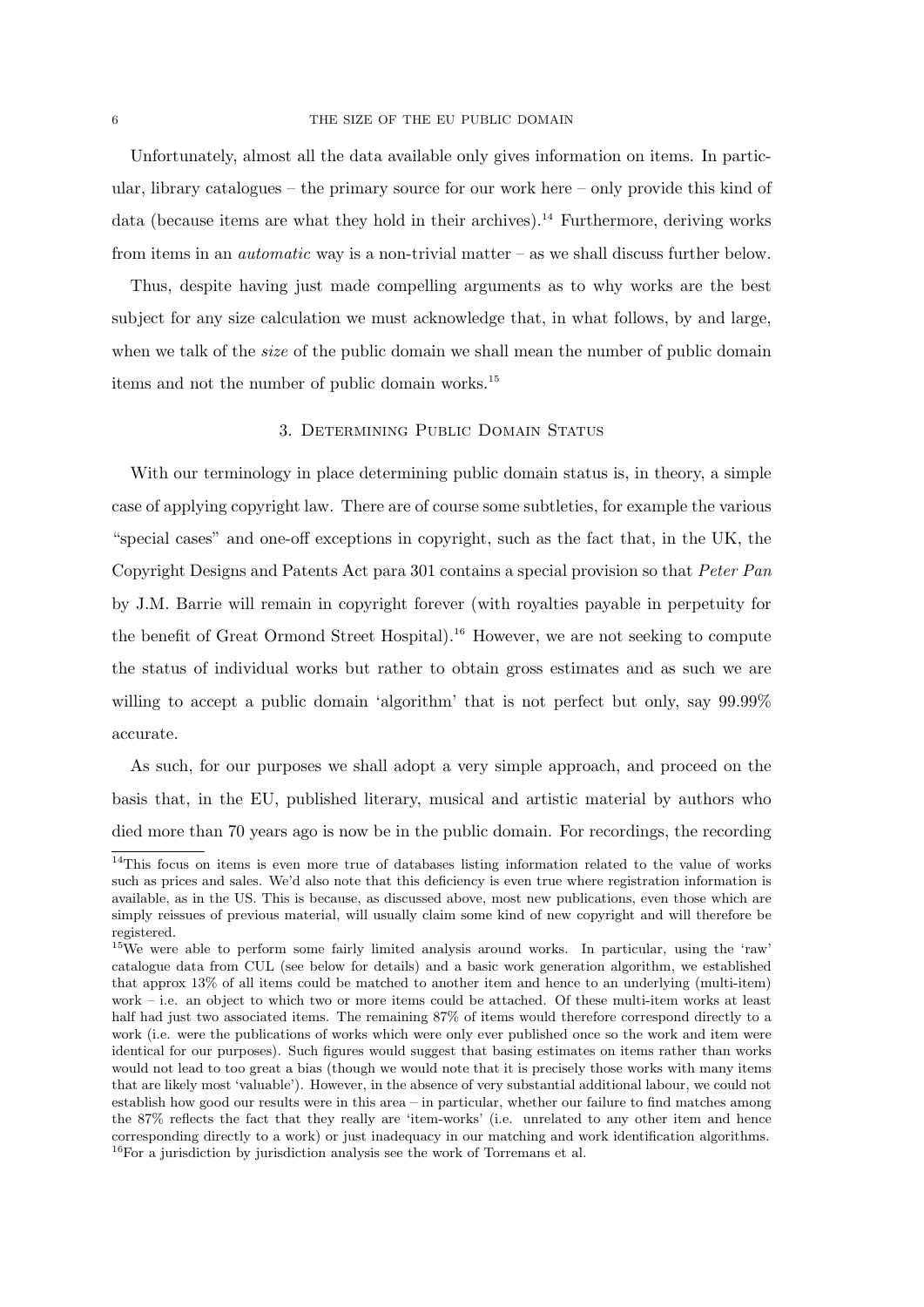itself (as distinct from the composition) will be public domain if more than 50 years old – and the entire as a whole will be public domain if both the recording itself and the composition are public domain.

Formally, our algorithm for computing the public domain status is:

- (1) Given information on an item match it to a work (or works).
- (2) Compute public domain status of the work(s) using, in our simple approach, author death dates and, possibly, (first) publication date.

This seems very simple. Unfortunately, both steps present serious difficulties from a data perspective. As already discussed, associating items to works is hard. That said, for many items all that will matter is the authorial death date and library records do list the author. Unfortunately, the author records often do not have sufficient information with which to compute  $PD$  status with certainty – in particular, as we discuss in greater detail below, author death dates are frequently absent.<sup>17</sup> Thus, it may be necessary to fall back on some approximate method.

One solution to this, and the one we shall adopt, is to base PD status on publication dates: if a book was published, say, 140 years ago it is almost certain it is in the public domain – for it to be in copyright its author must have lived more than 70 years after the book was published (copyright lasts for life plus 70 years in the EU). Conversely, any publication less than 70 years old is unlikely to be in the public domain. For periods in between we can assume some proportion of publications are PD starting close to zero for more recent items and rising towards one for older ones.

This option is attractive because, in contrast to the sparseness of authorial dates, publication dates are almost always recorded in catalogues.<sup>18</sup> Furthermore, we do not need to pull our estimates for PD 'proportions' out of thin air: the authorial date information, though far from complete, is sufficient to yield fairly good estimates of the average relationship between publication date and PD status.

 $17$ Libraries often record birth and death date only in order to disambiguate two authors of the same name. Furthermore, they add the birth date first (for obvious reasons!) and only add the death date if the birth date turns out later to be insufficient to disambiguate.

<sup>&</sup>lt;sup>18</sup>It was this fact, and its implications for the ease of extraction from library information systems, that the summary information we asked for from libraries only required that for counts be broken down by publication date.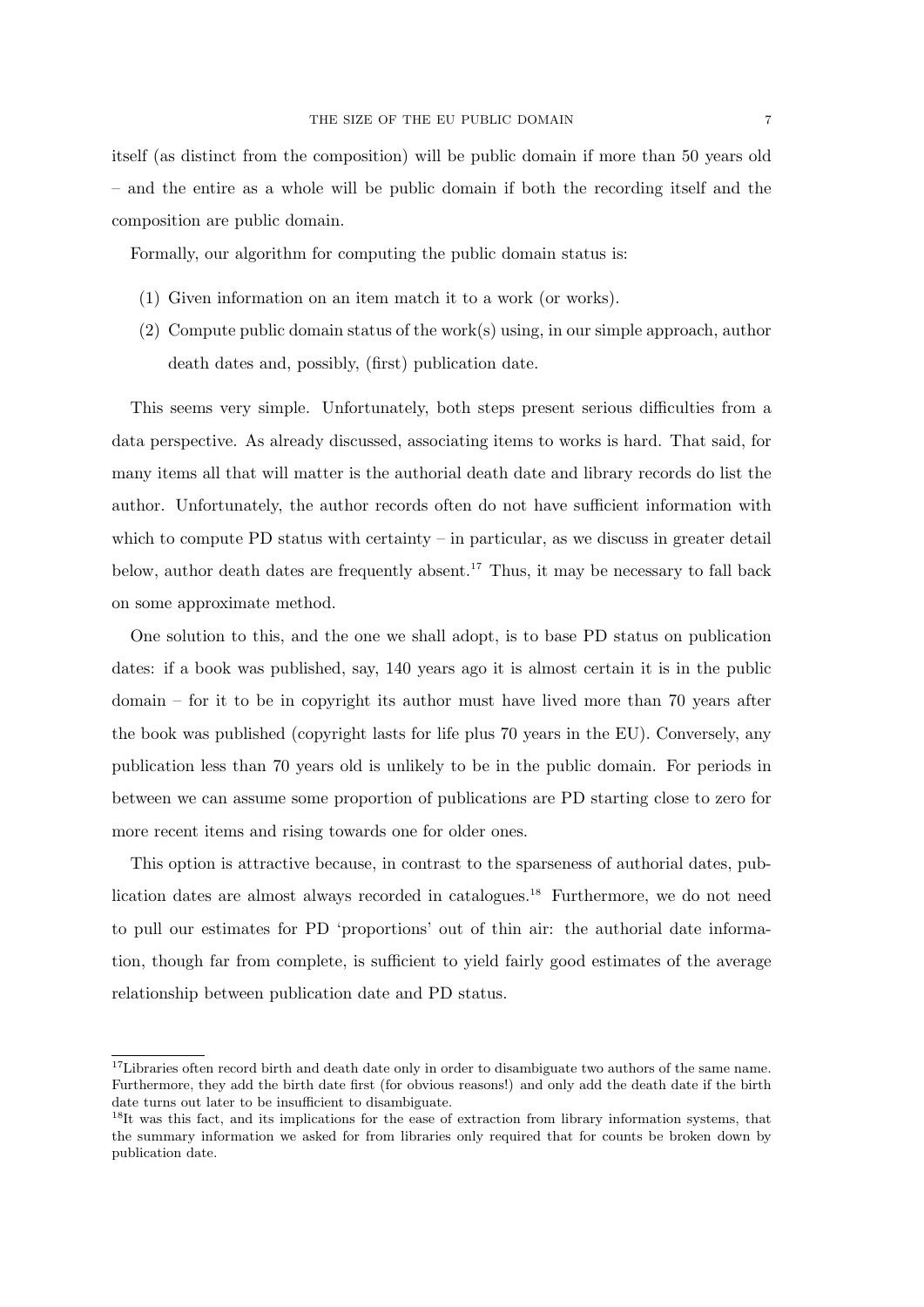## 4. Data

Cultural institutions, primarily libraries, have long compiled records of the material they hold in the form of catalogues. Furthermore, most countries have had one or more libraries (usually the national library) whose task included an archival component and, hence, whose collections should be relatively comprehensive, at least as regards published material.

The catalogues of those libraries then provide an invaluable resource for charting, in the form of publications, levels of information production over time, and hence the size of the public domain. Of course, we must emphasize the obvious caveats about coverage: library catalogues do not necessarily record all items produced. Such estimates must therefore be considered lower bounds – though we would point out that, at least from the perspective of today, material not available in the archives of our major libraries is likely lost to us forever.

Our main task then has been to obtain from such institutions – usually national libraries – whatever relevant data they have. We requested two levels of information from the libraries we contacted. First, and most basic, was simple summary information listing approximate holdings by decade and type of content – books, recordings etc.<sup>19</sup> Second, we asked whether libraries would provide us with 'raw' (MARC) catalogue data with which to perform a more comprehensive analysis based on our own computations.

It did not prove easy to obtain data. Many of the libraries contacted did not respond at all. Of those that did respond the majority only provided summary information with only a few (two in the UK and one in Slovakia) being able, or willing, to provide us with the 'raw' catalogue data. <sup>20</sup>

In these circumstances we had to 'take what was given' in terms of the coverage of different types of media. In particular, the majority of the data we have relates to books, with some (more limited) information on compositions and recordings and no information at all on, for example, photographs or films. $21$  Table 1 gives a summary of the data we have been able to obtain (more detailed information may be found in the appendix).

<sup>19</sup>Specifically we sent libraries a simple spreadsheet questionnaire. See appendix for details.

<sup>&</sup>lt;sup>20</sup>In one particular case a library explicitly declined to assist us citing confidentiality agreements they had signed with Google.

<sup>21</sup>Though in the case of films we have been able to extract data from http://www.imdb.com/.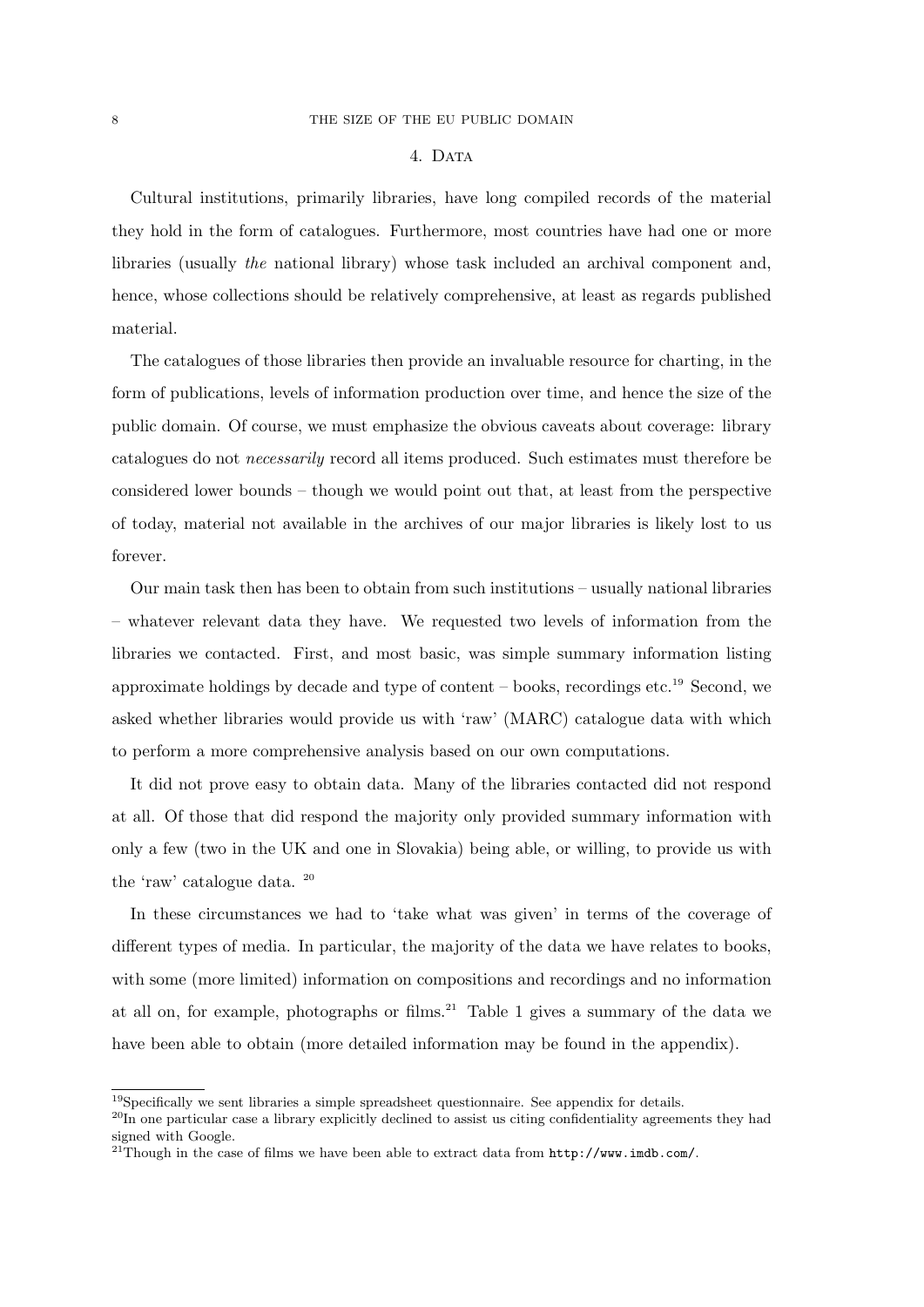| Country               | Work Types      | R/S            | <b>Comments</b>                 |
|-----------------------|-----------------|----------------|---------------------------------|
| Bulgaria              | Bk, Ph          | S.             | Bulgarian National Library      |
| Slovakia              | Bk etc          | $R + S$        | Slovakian National Library      |
| Czech Republic        | Bk              | S              | National Library of the Czech   |
|                       |                 |                | Republic                        |
| Poland                | Bk, Rec, Ph etc | S              | National Library of Poland      |
| France                |                 |                | Received general information    |
|                       |                 |                | from BNF but no specific        |
|                       |                 |                | data.                           |
| Italy                 | Bk, Rec         | $\overline{S}$ | Various libraries (National Li- |
|                       |                 |                | brary Florence etc)             |
| UK                    | Bk, Rec         | $R + S$        | British Library and Cam-        |
|                       |                 |                | bridge University Library       |
| Ireland               | Bk, Rec, Ph     | $\overline{S}$ | College<br>Trinity<br>Library,  |
|                       |                 |                | Dublin                          |
| Finland               | Bk              | S              | National Library                |
| Netherlands           | Films           | $\overline{S}$ | Netherland's Filmmuseum         |
| Hungary               | Films           | S              | Hungarian National<br>Film      |
|                       |                 |                | Archive                         |
| Austria,<br>Germany,  |                 |                | Libraries were contacted but    |
| Netherlands, Denmark, |                 |                | no data was provided            |
| Portugal              |                 |                |                                 |

TABLE 1. Library catalogue information provided to the project.  $Bk =$ Books,  $Rec = Recordings$ ,  $Ph = Photos$ .  $R/S = Raw/Summary$  data.

In what follows the majority of our analysis will focus on the raw data. This is for two reasons: first, 'raw' data provides information at a much greater level of granularity (individual entries); second it is only in the raw data that we get on authors, and, in particular on their birth and death dates.

4.1. Data Processing. In a data-oriented project such as this data-processing is a very substantial part of the work involved. The scale of the task was substantial: Cambridge University Library (CUL) pre-1960 holdings totalled over 1 million records while the British Library's (BL) had more than 4.2 million for the same period. Processing and analysing material, particularly on this scale, presents significant challenges.<sup>22</sup> To illustrate, consider one of our most basic tasks: loading information from the MARC format catalogue dumps into our DB for analysis. This had the following steps:

(1) Do a simple load: i.e. for each catalogue entry create a new Item and new Persons for any authors listed.

 $^{22}$ All of the code used in this work is open-source and available from the following mercurial repository: http://knowledgeforge.net/pdw/hg/.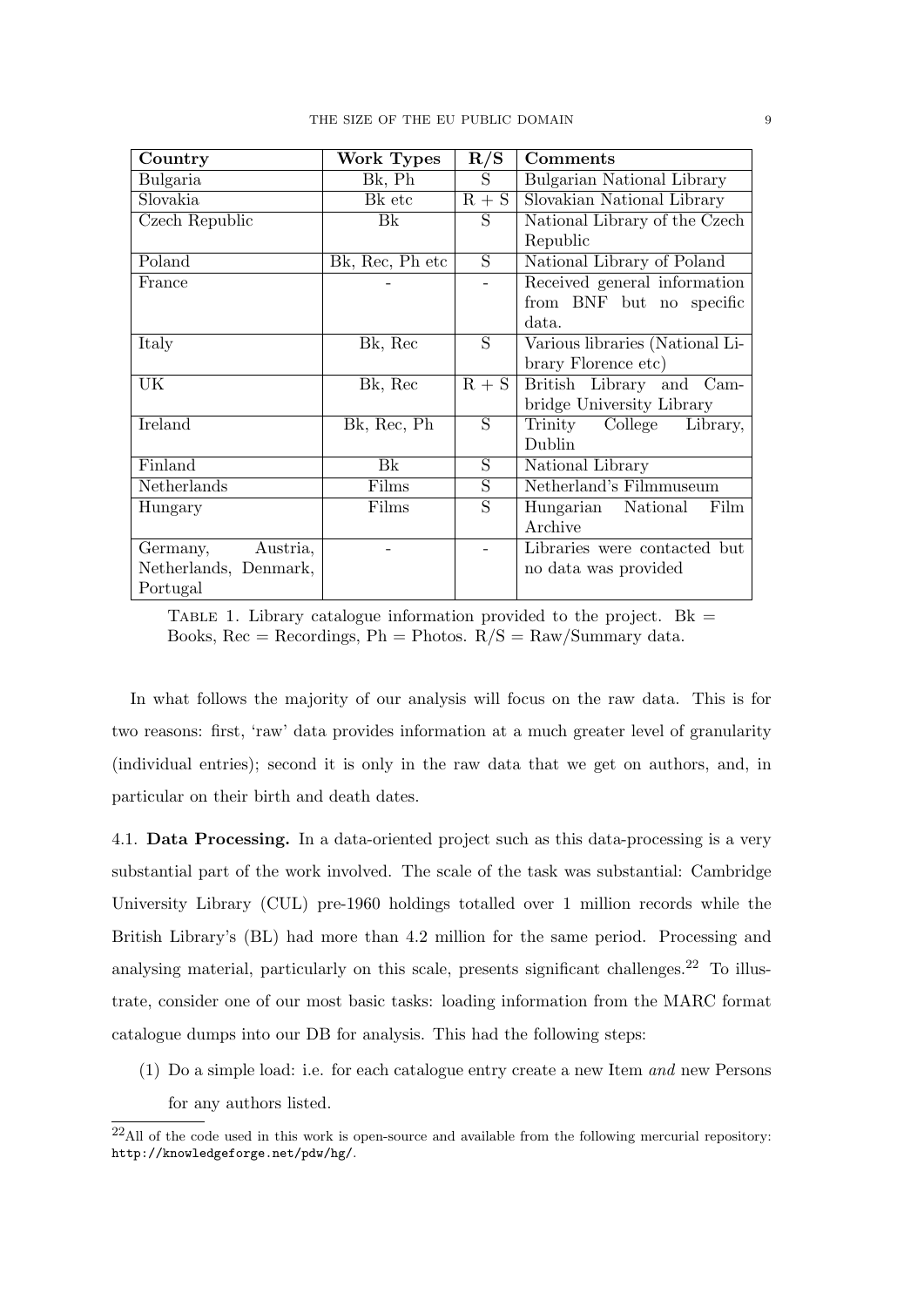- (2) "Consolidate" all the duplicate Persons, i.e. a Person who is really the same but for whom we create duplicate DB entries in part 1 (we can do this because MARC cataloguers try to uniquely identify authors based on name + birth date + death date).
- (3) "Consolidate items" to works (i.e. associate multiple items distinct catalogue entries – to a single work).

Take the first step, which is the simplest. Implementing this requires several steps. First we need to parse the MARC itself for which we use an existing library (pymarc). Next we need to determine which fields we require and do some processing to consolidate them (for example, additional authors are often placed in the MARC 700 field in addition to the main author field, field 100). For this, after experimenting with our own processor, we were able to adapt the existing work of the Open Library project. Next we need to parse and normalize values such as dates and author names (while author names tend to be standardized within a given catalogue we often need to match both across catalogues and to other datasets). Dates, in particular, are obviously crucial to our project and are often not given in an easily 'machine readable' format. For example, we had to cope, not only with different dates levels, e.g. 1865, March 1865, etc, but also ambiguity, e.g. '15 or 17 March 1865', BC dates e.g. '213 BC', or latin dates, e.g. 'MCLVI'.<sup>23</sup> Thus, even in the very simplest stage of the process, there was much to be done of this kind of mundane but essential work.

It is also important to realize that working with large datasets creates special challenges because speed and space really matter. Consider again the loading process just discussed. On a 1 million record load, at the first step (simple load into the DB), we averaged (depending on hardware, DB backend etc) between 8s and 25s per thousand records with speed fairly constant throughout. This means that a full load required between 2.5 and 7.5 hours.

The second and third stages then took another few hours each. All in all, this may not seem too bad: around half a day to load and process the whole catalogue. However, it must be remembered that these steps must be repeated each time a bug is discovered or a schema

<sup>&</sup>lt;sup>23</sup>Many programming languages and databases do not even support BC dates in their standard date formats. For example, python, the programming language we were primarily using, will not store (as date objects) dates before 0 AD, and postgresql (a major opensource database) will not store date before 4317BC as date objects.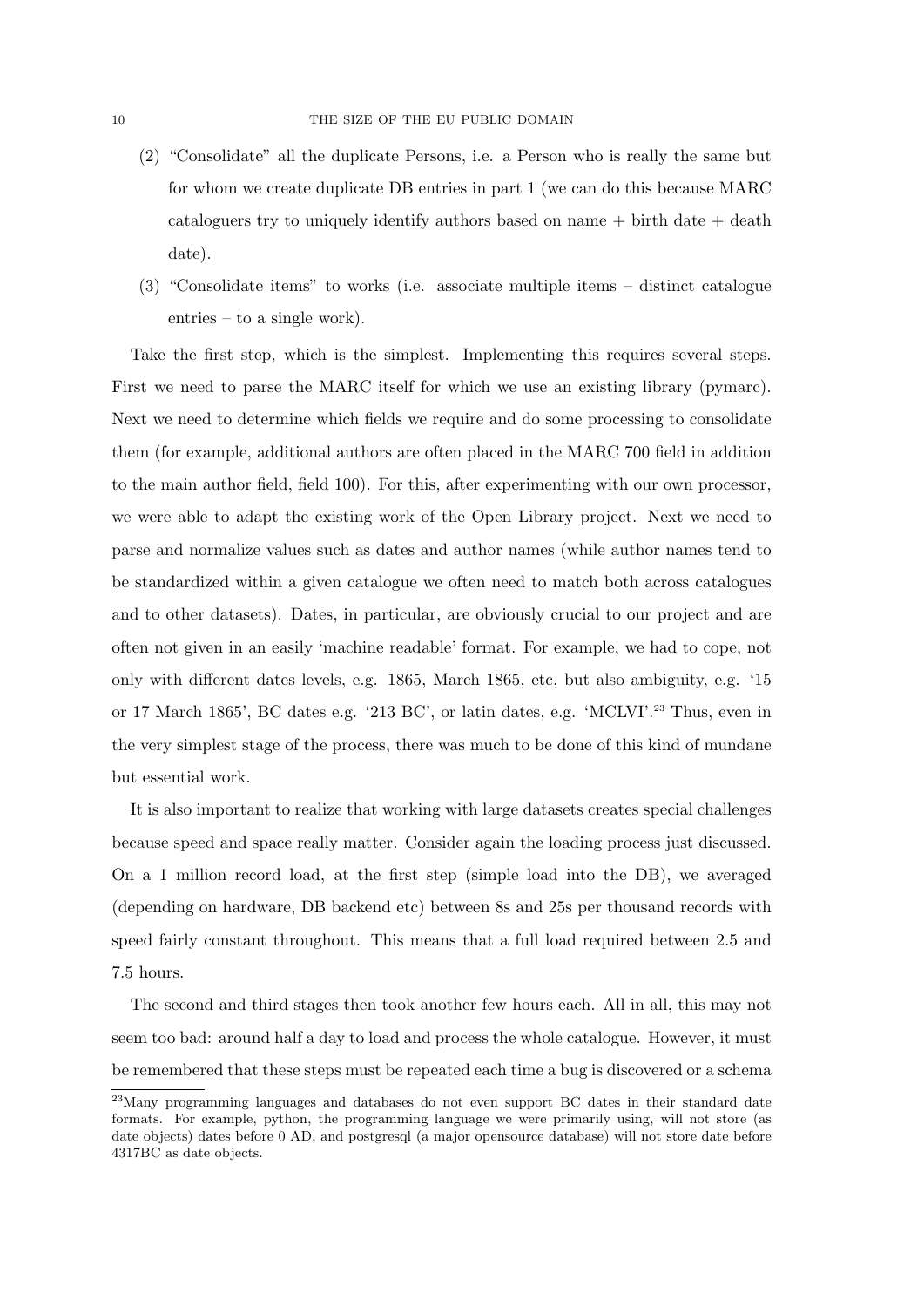change or algorithm improvement necessitates a reload. Moreover, such improvements – and the need for them – often cannot be discerned until after you have run them on a reasonably large dataset.<sup>24</sup>

Finally, we should note that all of the code used in our work has been made open-source and is available directly from this mercurial repository: http://knowledgeforge.net/ pdw/hg.

#### 5. Results

From a practical point of view the task of computing PD size breaks into two distinct steps:

- (1) Estimate the number of items produced (of a given type and vintage/publication date)
- (2) Compute their public domain status (or proportions)

For the first step, as discussed, we shall be relying on library catalogues to furnish us with our estimates – though as already noted library catalogues only record some proportion of past output and therefore estimates based on such figures should be considered as lower bounds. For the second part, as discussed in the section above, there are have two options:

- (1) (Direct/Precise) Compute the public domain status of individual items based on applicable copyright law – this will usually require author death date information
- (2) (Indirect/Approximate) Apply a simple public domain 'weighting/proportion' based on vintage/publication date

Clearly the first of these approaches is preferable. However, limitations of available data mean that the second approach will often be the only one possible. In particular, we cannot directly compute the public domain status of individual items when either a) information on individual items is not available  $-$  e.g. when we only have summary data or b) the individual items do not contain sufficient information (e.g. no author death

<sup>&</sup>lt;sup>24</sup>To take yet another very minor example: in computing public domain status based on author death dates we are required to conduct a join of two large tables (items to persons). The preferred way of doing this involved an outer join. However, running on one of our database backends (sqlite) this outer join would seemingly never end (after leaving this for 12h+ overnight we terminated the process). There were two ways to solve this: use an inner join (which ran very quickly) at the cost of some work arounds elsewhere or switching to an alternative backend (requiring another 8h+ load!). After some checking that revealed that the alternative backend (postgres) did not have the problem with the outer join we switched.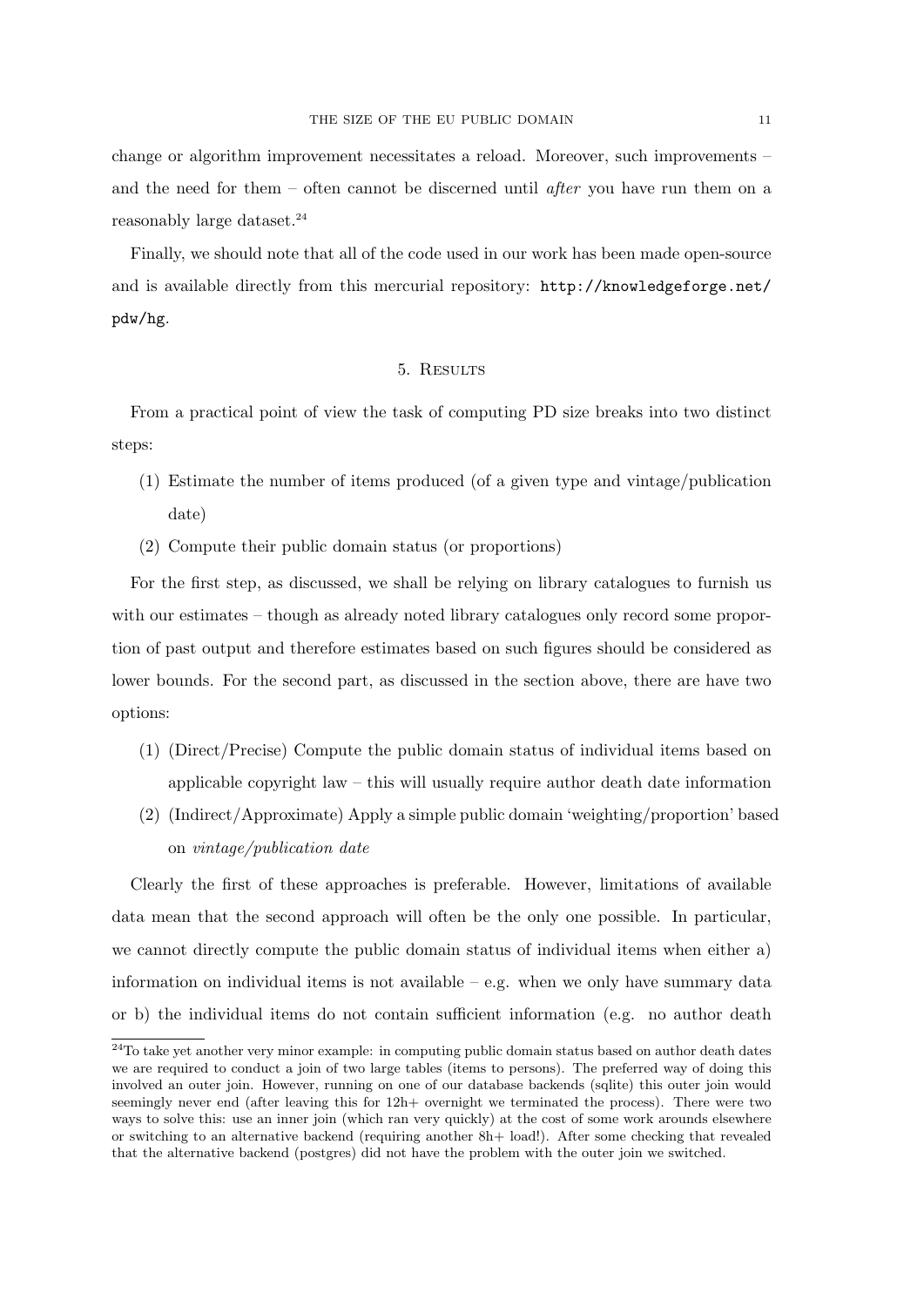date). Nevertheless, we start with the direct approach. Not only will this illustrate some of the difficulties involved, but it also will provide the basis for the weightings to use in the indirect case.

5.1. Direct Calculations Using Raw Data. As is clear from the preceding discussion direct calculations are only possible with raw data since it is only raw data which has information at the level of individual items and the information relevant to computation of public domain status, namely: a) a publication date b) unambiguously identified author(s) with, perhaps, a birth date(s) and, less frequently, a death date.

In this section we shall look at using this kind of information to compute public domain status for a large set of records. Of the three sets of raw catalogue data available we shall focus on that provided by Cambridge University Library (CUL). This is primarily for simplicity of exposition but we would note that CUL's data appeared as reliable as either of other two raw datasets and was large (over 1 million records up to 1960).

| Publ. Date |       | Total   No Author        | Any Date       | Death Date               |
|------------|-------|--------------------------|----------------|--------------------------|
| 1870-1880  | 50564 | 6634 (13%)               | 23016 (45%)    | 21876(43%)               |
| 1880-1890  | 66857 | 8225 (12%)               | $31135 (46\%)$ | 28570 (42%)              |
| 1890-1900  | 66883 | 8733(13%)                | 32169 (48%)    | 28971 (43%)              |
| 1900-1910  | 70360 | $8594(12\%)$             | 35401 (50%)    | 29922 (42%)              |
| 1910-1920  | 60489 | $\overline{7722} (12\%)$ | 31336 (51%)    | $24608(40\%)$            |
| 1920-1930  | 78670 | $9023(11\%)$             | 44219 $(56\%)$ | 32658 $(41\%)$           |
| 1930-1940  | 90576 | 11004 (12%)              | 46849 $(51\%)$ | 29372 (32%)              |
| 1940-1950  | 72692 | 7638 (10%)               | $36495(50\%)$  | $\overline{22155}$ (30%) |

Table 2. PD relevant information in CUL catalogue. 'Any Date' indicates records with either a birth or a death date for the author.

We have indicated the basic data problems, even with raw information, when trying to compute public domain status directly. Table 2 presents a summary of how much relevant information is available for items (books) of particular vintages in the CUL catalogue – we only show data from 1870 to 1950 on the presumption that (almost) all pre-1870 publications are PD (their authors would have had to live for more than 70 years postpublication for this not to be the case) and almost all publications post 1950 are in copyright today (their authors would have to have died before 1940 for this not to be the case).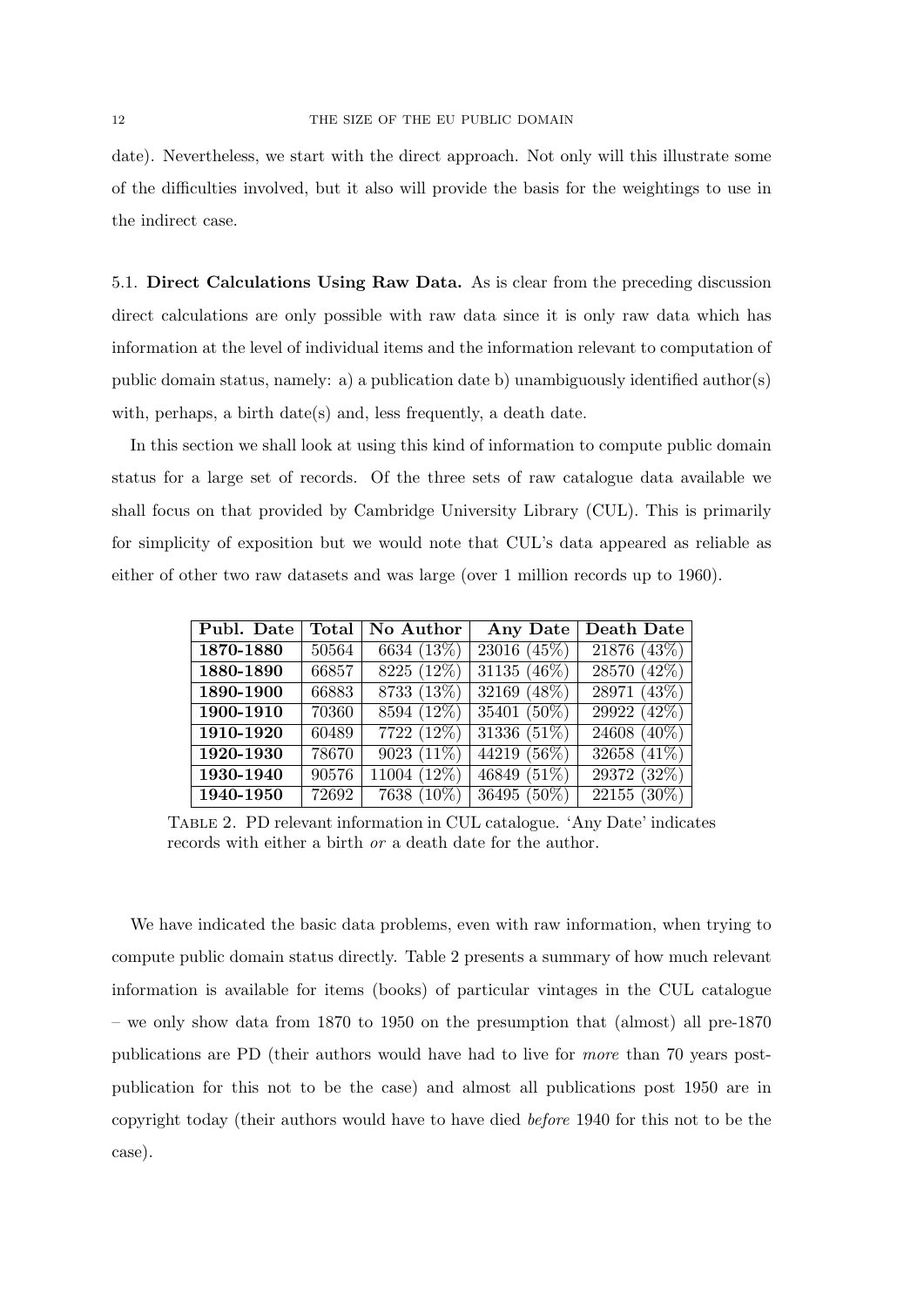As the table shows, at best, only just over 40% of items have a recorded authorial death date and extending to include birth dates only raises this proportion to, at best, the mid-to-low fifties. Taking account of items which lack any associated author, raises these figures somewhat further to around 60%, though we should note that the reason for the lack of an associated author is not clear  $-$  is it because they are genuinely anonymous or simply because the information has not been recorded?<sup>25</sup> Thus, even for the earliest items listed a large proportion of items (50% or more) lack the necessary information for direct computation of public domain status.

At the same time, we can take some heart, and some interesting facts, from this table. First, a reasonable proportion, amounting to many thousands of items, did have associated death dates. Second, at least for older items, the majority of items with any date had a death date (95% for 1870-1880 and still at over  $70\%$  for 1920-1930).<sup>26</sup> Third, and this is a more general observation, proportions were surprisingly constant over time. For example, the proportion of 'anonymous' items lies in a narrow band between 10% and 13% for the all periods. Similarly the proportion of items with any date information ranged only from 45% to 56%. At the same time, and reassuringly, though the proportion with death dates is relatively constant for the oldest periods, in the more recent ones it falls substantially; as one would expect given that some of the authors from those more recent eras are still alive.

Table 3 reports the results of direct computation of PD status based on the information available. Note that, in doing these computations, we have augmented the basic life plus 70 rule with the additional assumptions that a) all items published in 1870 or before are PD b) no author is older than 100 (so if a birth date is more 170 years ago the item is PD) c) every author lives at least until 30 (so that any work published by an author born less than a 100 years ago is automatically not PD).

As is to be expected, for the majority of the periods, the availability of PD status (either PD or Not PD) closely tracks the availability of death date information – the total for which PD status can be determined (the sum of PD and Not PD) almost exactly

<sup>25</sup>This 'No Author' figure, which is remarkably constant over time, has independent interest, most notably for the 'orphan works' debate. For these figures give a precise measure of the number and proportion of items without any identifiable author and which are therefore in the strictest sense 'orphan' (a broader definition would also include those works for which an author can be identified but where than author can be located without significant difficulty).

 $^{26}$ This was something we were slightly surprised at given our prior understanding of cataloguing procedure.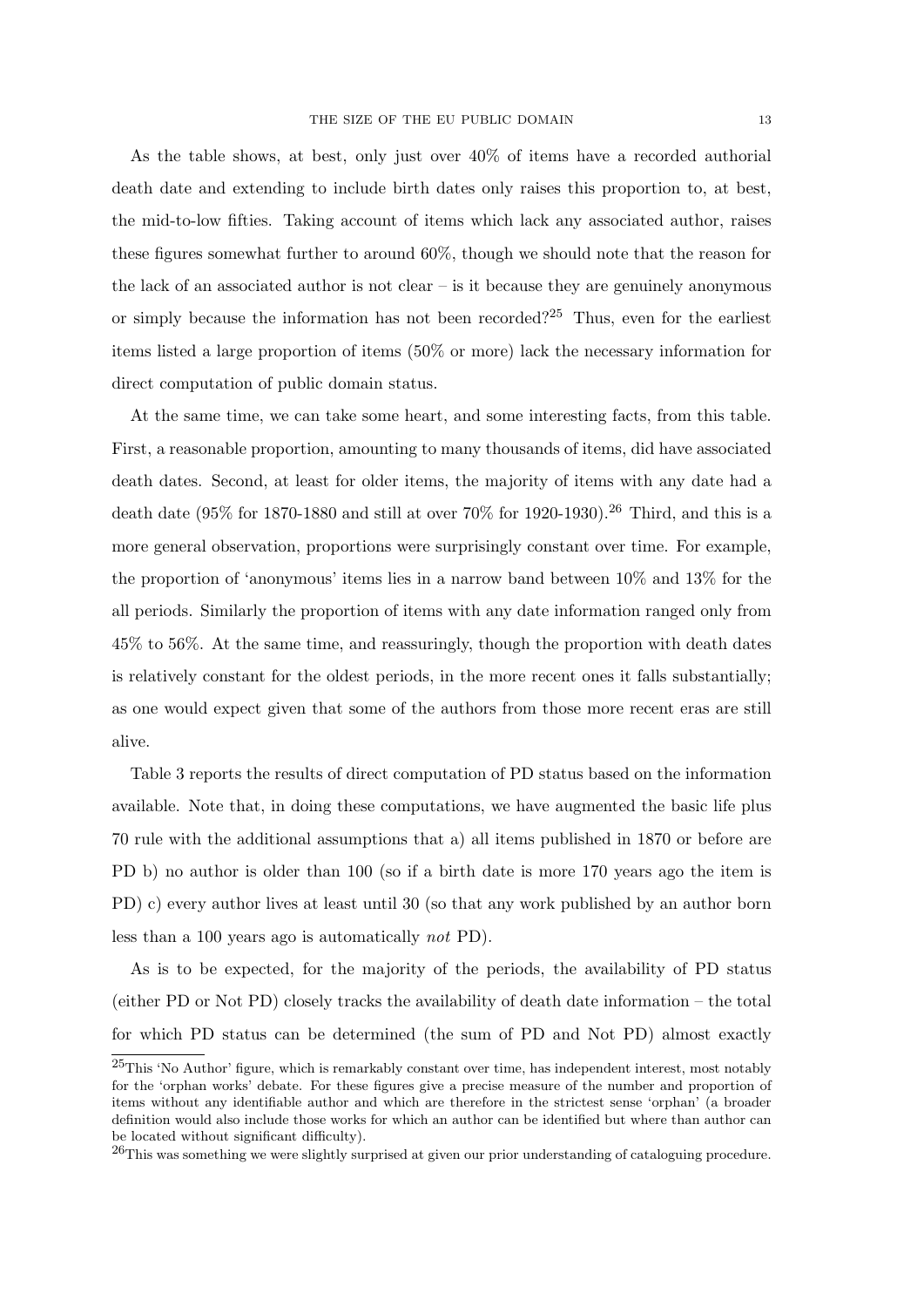| Publ. Date | Total | <b>PD</b>                | Not PD                    | $\mathcal{L}$  | Prop 1 | Prop 2            |
|------------|-------|--------------------------|---------------------------|----------------|--------|-------------------|
| 1870-1880  | 50565 | 22157(43%)               | 68 $(0\%)$                | 28340 (56%)    | 99%    | $96\%$            |
| 1880-1890  | 66858 | 28325 (42\%)             | 649 (0%)                  | $37884 (56\%)$ | $97\%$ | $90\%$            |
| 1890-1900  | 66884 | 26723 (39%)              | 2418(3%)                  | 37743 (56%)    | 91\%   | 83\%              |
| 1900-1910  | 70362 | $24032(34\%)$            | 5838 (8%)                 | 40492(57%)     | 80\%   | 67\%              |
| 1910-1920  | 60491 | 16200 $(26\%)$           | 8306 (13\%)               | 35985 (59%)    | 66\%   | $\overline{51}\%$ |
| 1920-1930  | 78671 | $\overline{16127}$ (20%) | $\overline{16351} (20\%)$ | 46193 (58%)    | 49\%   | $36\%$            |
| 1930-1940  | 90583 | 8973 (9%)                | 20835(23%)                | 60775 $(67%)$  | 30\%   | 19%               |
| 1940-1950  | 72696 | 5000 $(6\%)$             | 19316 (26\%)              | 48380 (66\%)   | 20%    | 13%               |

Table 3. PD status based on algorithm described in the text. '?' indicates items where PD status could not be computed. Prop(ortion) 1 is PD proportion of those for which status could be definitively computed (sum of total PD and Not PD). Prop(ortion) 2 is PD proportion of records for which any author date was known ('Any Date' in previous table).

equals the total for which death date information is available. It is only in the last period 1940-1950 that the birth date appears to make any contribution. More interesting, is how the number PD and Not PD vary over time, especially relative to each other (and as a proportion of the records for which any date is available).

These two proportions/ratios are recorded in the last two columns which record, respectively: 1) the PD total relative to the number of items for which any status could be computed (i.e. the sum of PD and Not PD) 2) the PD total relative to the total number of items for which any date information is available. These ratios change dramatically over the periods shown: starting in the 1870-1880 period in the high 90%s by the 1940s they are down to 20% or below.

| Pub. Date | <b>PD</b> |
|-----------|-----------|
| 0000-1870 | 100       |
| 1870-1880 | 95        |
| 1880-1890 | 90        |
| 1890-1900 | 85        |
| 1900-1910 | 65        |
| 1910-1920 | 40        |
| 1920-1930 | 25        |
| 1930-1940 | 10        |
| 1940-1950 | 6         |
| 1950-Now  | 0         |

Table 4. PD Proportions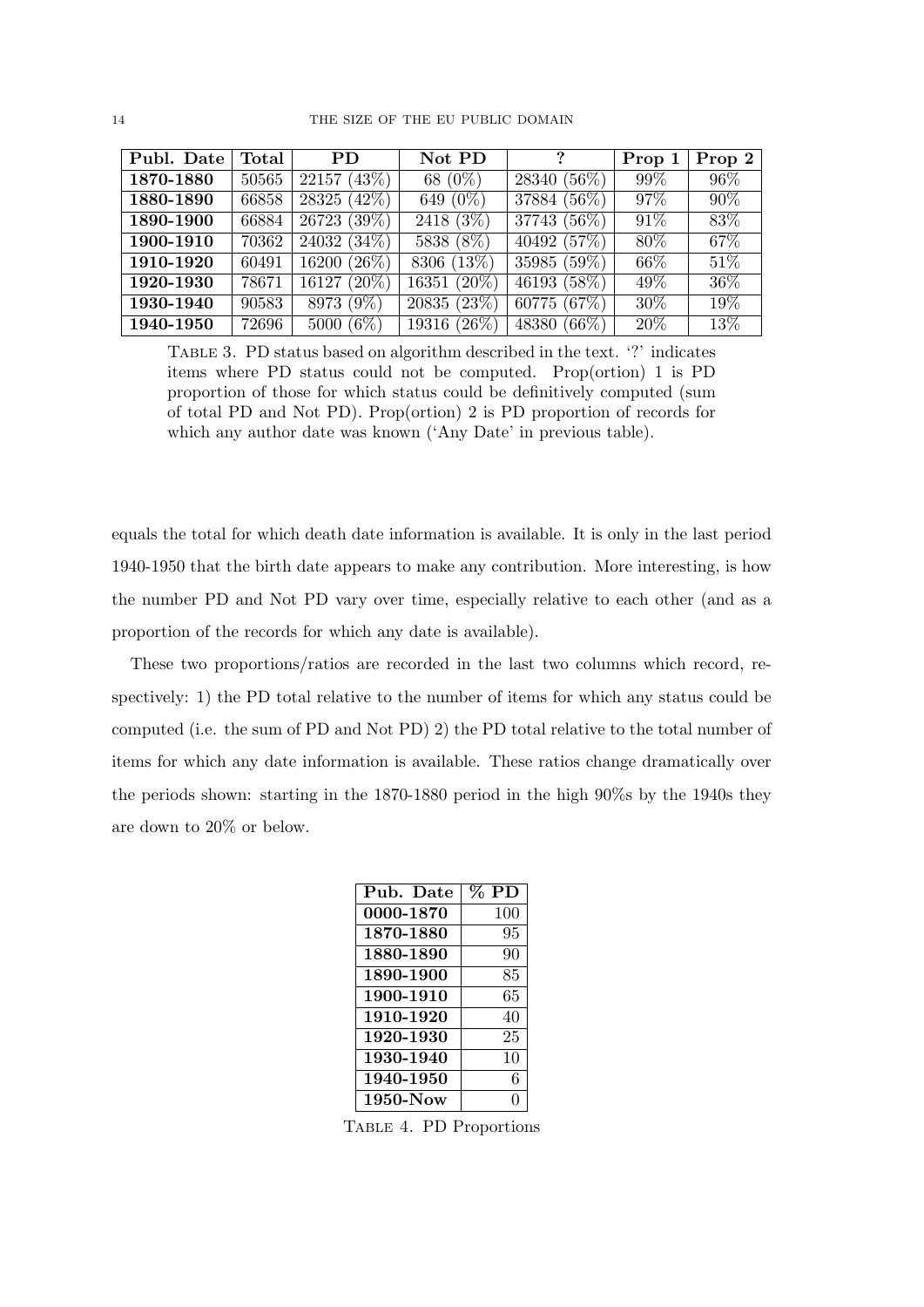The key question for us is how to extrapolate these PD proportions to the full set of records – i.e. from the set of records for which there is the necessary birth/death date information to that where there is not. The simplest, and most obvious, approach is to assume that the proportions are identical and therefore that the PD proportions calculated on the partial dataset apply to the whole. However, there are some obvious deficiencies in this approach. In particular, our ability to compute a PD status is largely linked to the existence of a death date and it is likely that the presence of this information is itself correlated with authorial age – after all a death date can only exist once that person has died! This correlation, and the bias it gives rise to, is probably small in the early periods – the authors of any pre 1930 work are almost certainly no longer alive today. However, for the later periods, the bias may be more substantial  $-$  it is in these last two periods (1930-1940 and 1940-1950) that there is a significant reduction in the number of records with a death date and (relatedly) a significant increase in the number of records for whom the PD status is unknown.

Thus, in converting the partial PD proportions to full PD proportions it seems sensible to revise down somewhat the partial figures with the revision being greater in later periods. Moreover, we have a lower bound for any downwards revision provided by the total PD as a proportion of all records – which even in the 1940-1950 period stood at  $6\%$ <sup>27</sup> In light of these considerations Table 4 gives suggested values for PD proportions that we can use for the rest of the paper. We would emphasize that we have elected to be conservative in our assessment and to choose figures, particularly in later periods, at the lower end of the possible band.

5.2. PD Size. We now combine the PD proportions derived in the previous section with estimates of total production to obtain an overall figure for the total number of PD items of a given type in a given jurisdiction.

<sup>27</sup>In many ways this is a surprisingly high number: the output of any author alive in 1940 are still in copyright! Thus, one presumes that much of this figure corresponds to new publications of existing material which had already previously published (the only other alternative is posthumous publications). In the nomenclature developed previously these would be considered new *items* but not new *works*. This then is one area where a size measure based on works and one based on items will clearly diverge.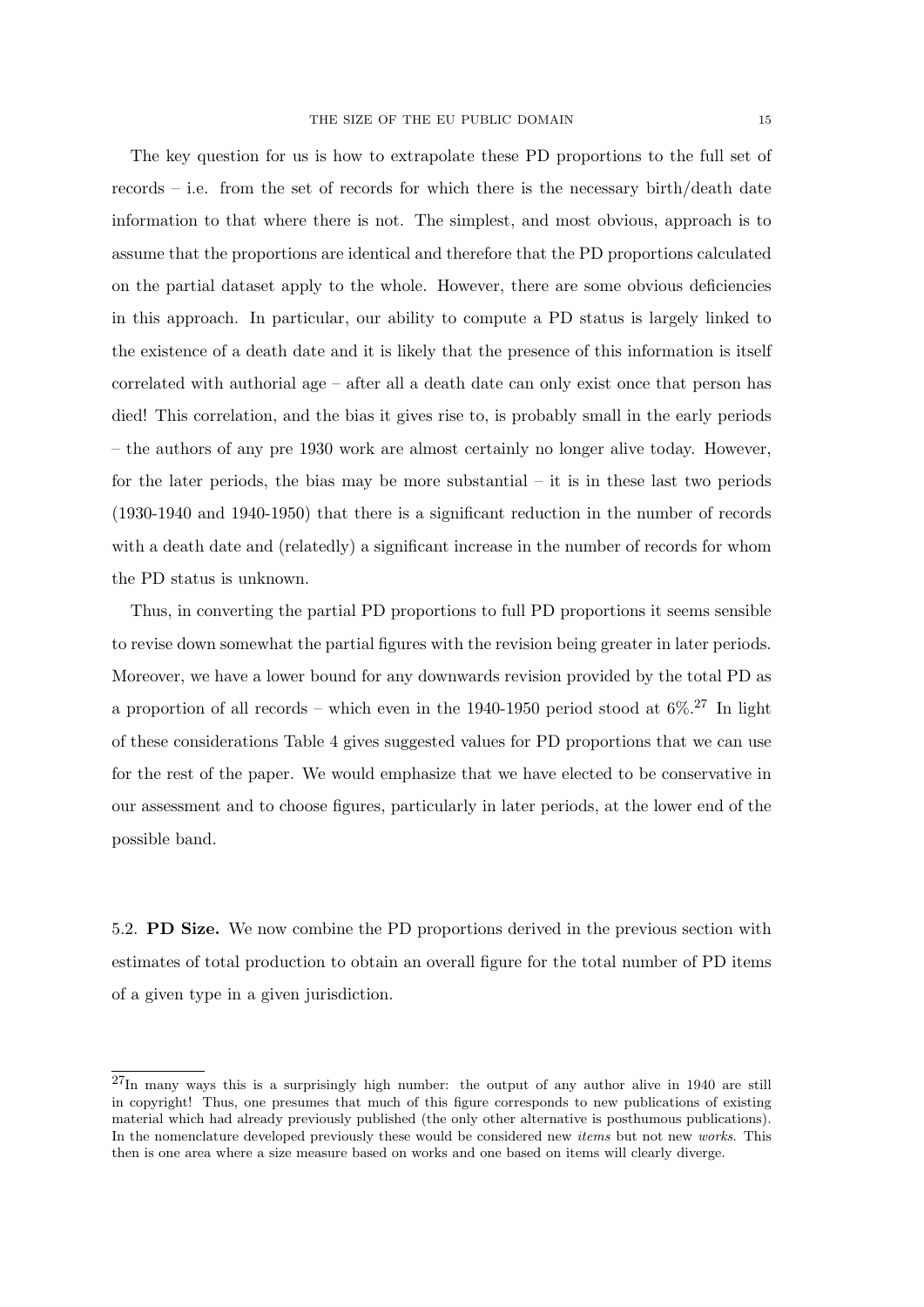

Figure 1. Total (Black) and PD (Red) Items based on the CUL Catalogue. (Restricted to pre-1960 period in first figure).

We begin by presenting results based on analysis of 'raw' catalogue data provided by three libraries: Cambridge University Library, the British Library and the Slovakian National Library. Both Cambridge University Library and the British Library are UK "copyright libraries", that is, they have a right to obtain, though not an obligation to hold, one copy of every book published in the UK. However, it should be made clear that this right is not always exercised (and libraries also acquire books published abroad). Thus it is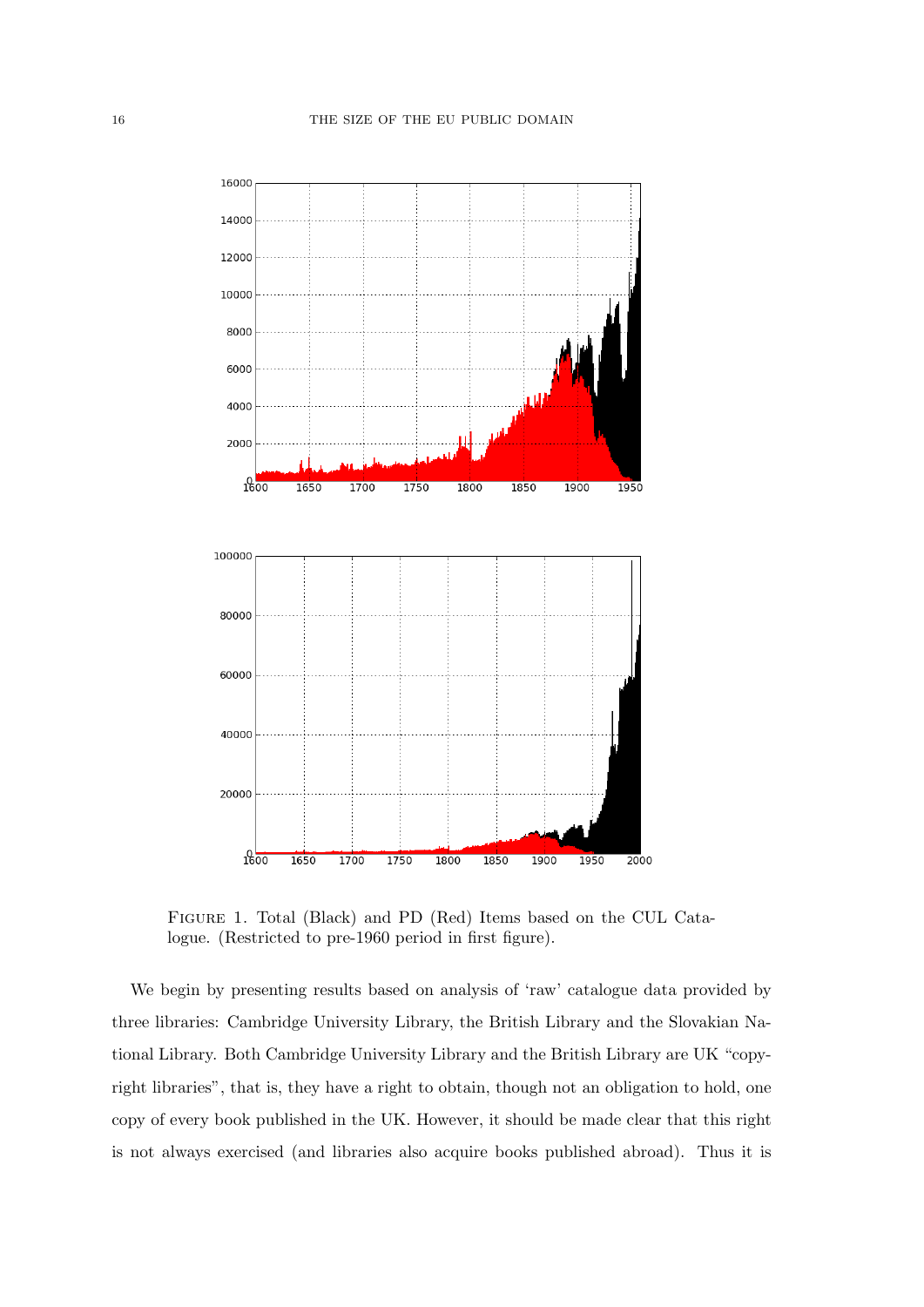| Pub. Date | <b>Items</b> | $\%$ PD | Number PD |
|-----------|--------------|---------|-----------|
| 1400-1870 | 389291       | 100     | 389291    |
| 1870-1880 | 50564        | 95      | 48035     |
| 1880-1890 | 66857        | 90      | 60171     |
| 1890-1900 | 66883        | 85      | 56850     |
| 1900-1910 | 70360        | 65      | 45734     |
| 1910-1920 | 60489        | 40      | 24195     |
| 1920-1930 | 78670        | 25      | 19667     |
| 1930-1940 | 90576        | 10      | 9057      |
| 1940-1950 | 72692        | 6       | 4361      |
| 1950-1960 | 118251       | 0       |           |
| Total     | 1064633      | 61      | 657361    |

Table 5. Estimated Number of PD Items based on CUL Catalogue.

difficult to know how well catalogues, even for copyright or national libraries, accurately represent past production levels. Nevertheless, since duplication is minimal, these sorts of figures do, at the very least, indicate lower bounds. Furthermore, in the UK we have the advantage of two different sources which will allow us to do some double-checking.

The results of the simple 'proportional' approach to estimating PD size are shown in figures 1, 2, 3 and table 5 (we only show the one summary table – for CUL – for reasons of space). These show publications per year up until 1960 (when the datasets end) based on the publication date recorded in the catalogue. Interestingly the basic pattern shown by the CUL and BL catalogues is very similar. However, the BL catalogue records 4-5 times as many publications per year. The exact reason for this sizable discrepancy is not entirely clear.<sup>28</sup>

Thus, based on our assumptions of PD proportions and the CUL catalogue, there are somewhat over 600,000 textual items in the Public Domain. Just over half of this 600k (approx 390k) date from before 1870. For the BL dataset the same calculations yield approximately 2.3 million Public Domain items. For Slovakia, the Slovak National Library dataset the same calculations yield approximately 17,000 Public Domain items.

<sup>28</sup>Several possibilities were suggested. First, CUL have not fully digitized their catalogue data while the BL have done so. This means that CUL figures understate the true number of published items – the very approximate estimate was that there may be a few hundred thousand catalogue records not yet digitized for our period. Second, the British Library has acquired over time sizable collections from elsewhere (for example, from the British Museum and the National Lending Library), and this may have led to significant duplication in its holdings – i.e. having multiple copies of the same time – though this need not necessarily have resulted in duplicates in the catalogue depending on how thorough the process of consolidation had been.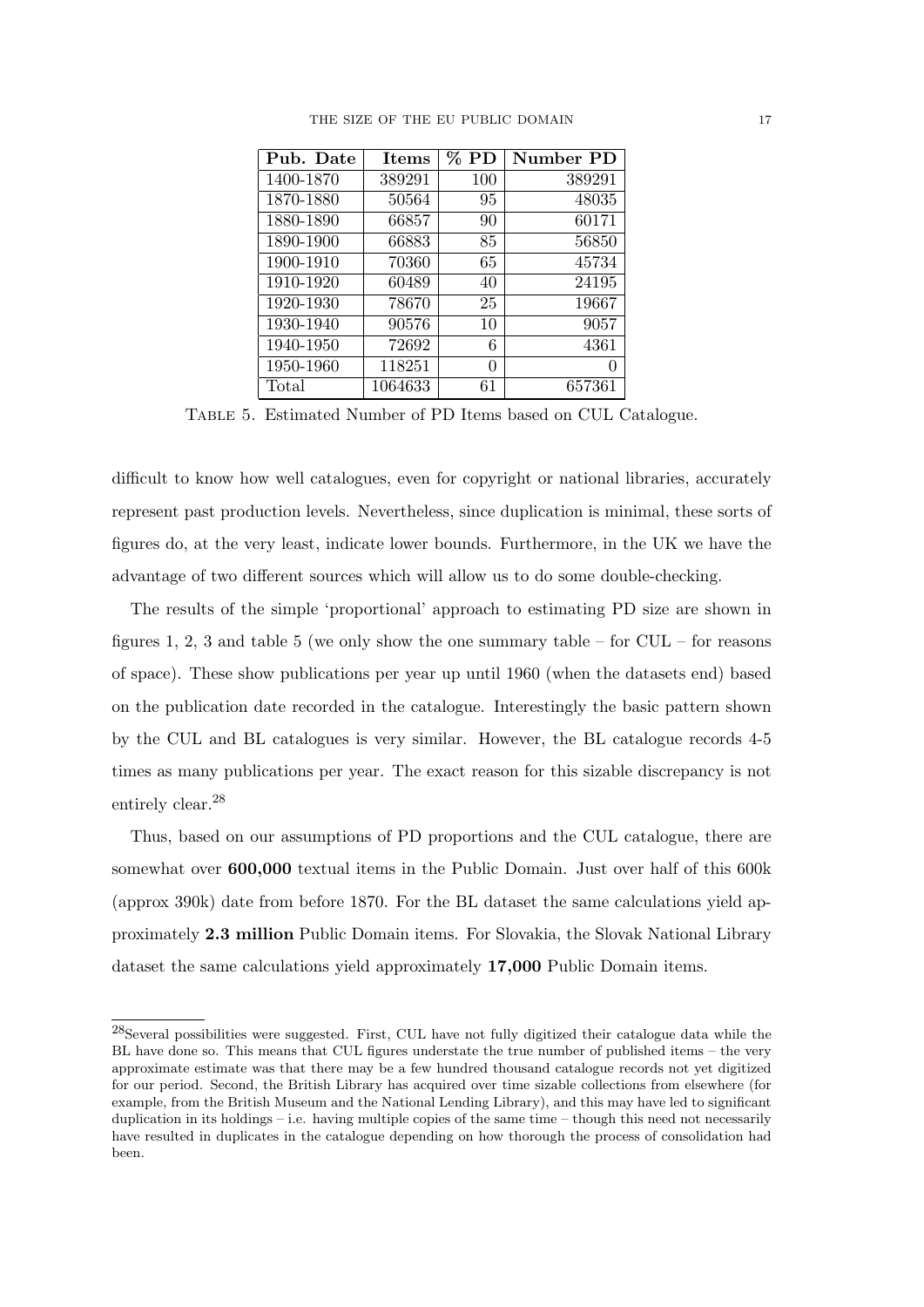

Figure 2. Total (Black) and PD (Red) Items based on the BL Catalogue.

| Pub. Date | <b>Items</b> | $\%$ PD | Number PD |
|-----------|--------------|---------|-----------|
| 1000-1870 | 1388075      | 100     | 1388075   |
| 1870-1880 | 178325       | 95      | 169408    |
| 1880-1890 | 203925       | 90      | 183532    |
| 1890-1900 | 231725       | 85      | 196966    |
| 1900-1910 | 252280       | 65      | 163982    |
| 1910-1920 | 256665       | 40      | 102666    |
| 1920-1930 | 322230       | 25      | 80557     |
| 1930-1940 | 392780       | 10      | 39278     |
| 1940-1950 | 330480       | 6       | 19828     |
| 1950-1960 | 597045       | 0       | 0         |
| Total     | 4153530      | 56      | 2344292   |

Table 6. Estimated Number of PD Items based on BL Catalogue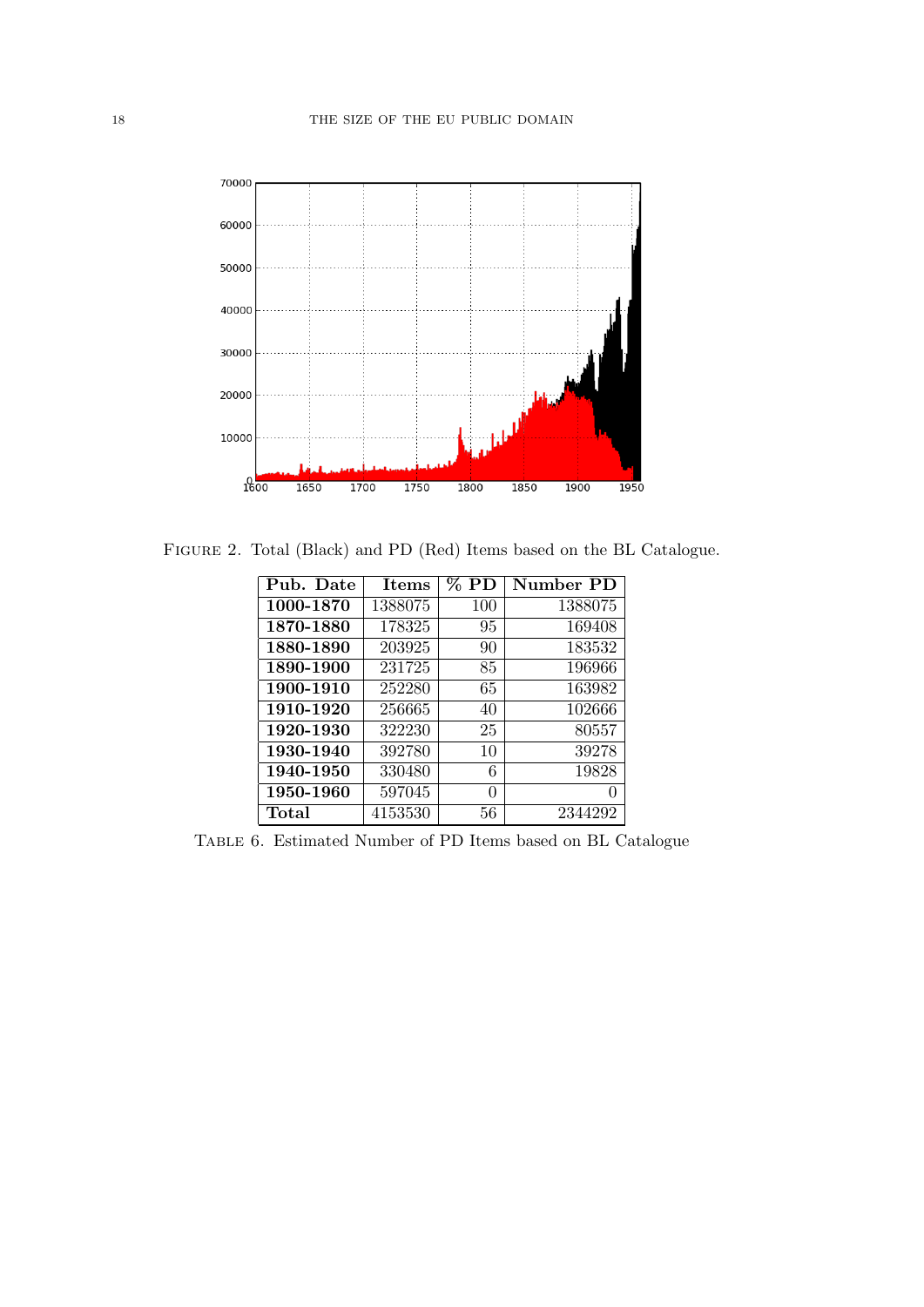

Figure 3. Total (Black) and PD (Red) Items based on the Slovak National Library Catalogue

| Pub. Date | <b>Items</b> | $\%$ PD | Number PD         |
|-----------|--------------|---------|-------------------|
| 911-1870  | 7642         | 100     | 7642              |
| 1870-1880 | 1152         | 95      | 1094              |
| 1880-1890 | 1241         | 90      | 1116              |
| 1890-1900 | 1848         | 85      | 1570              |
| 1900-1910 | 2913         | 65      | 1893              |
| 1910-1920 | 2747         | 40      | 1098              |
| 1920-1930 | 6777         | 25      | 1694              |
| 1930-1940 | 8042         | 10      | 804               |
| 1940-1950 | 9355         | 6       | 561               |
| 1950-1960 | 16493        | 0       | $\mathbf{\Omega}$ |
| Total     | 58210        | 30      | 17472             |

Table 7. Estimated Number of PD Items based on Slovak National Library Catalogue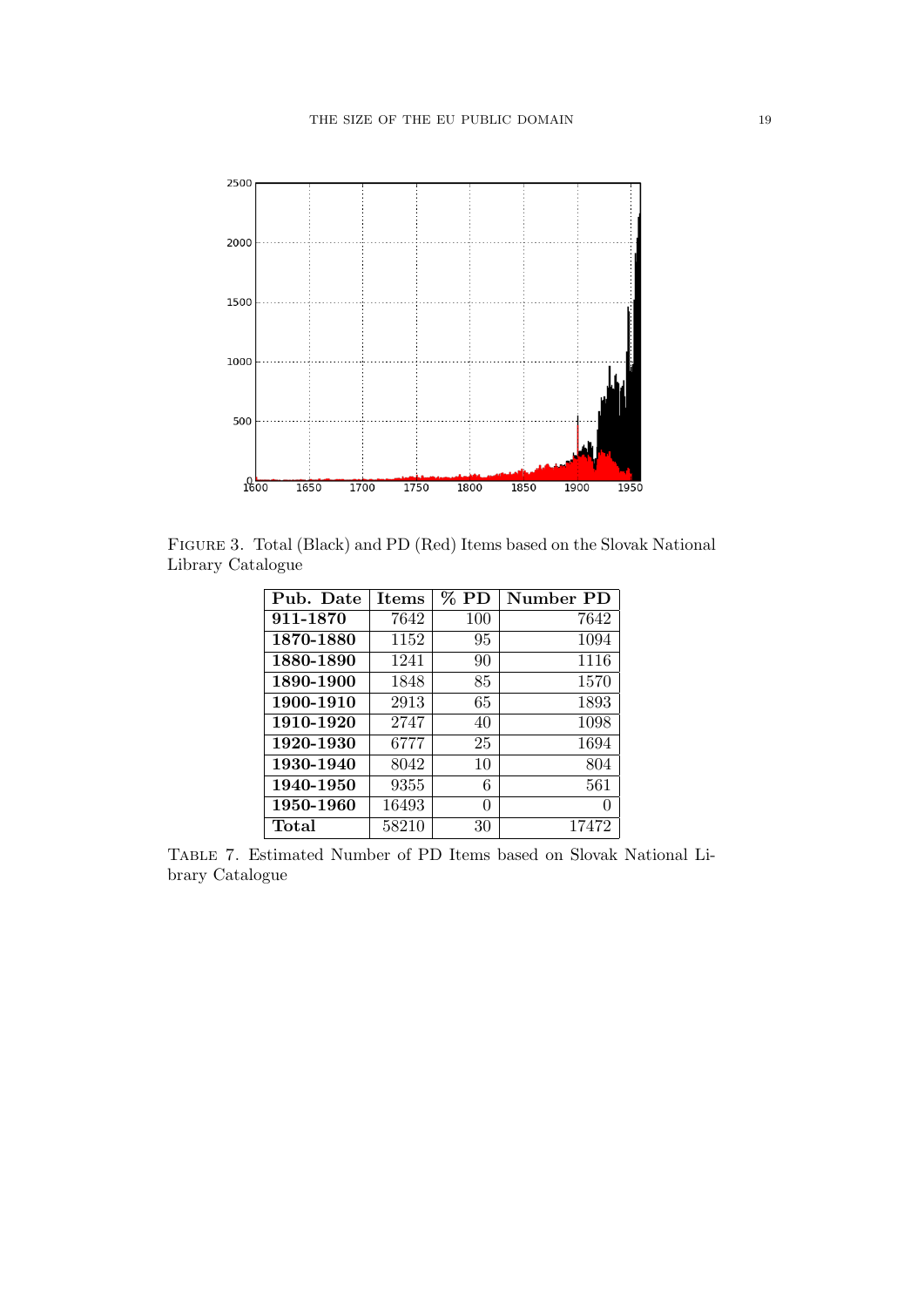| Period      | <b>Bulgaria</b> |           | Czech Rep. |          | Finland |           | Italy          |                | <b>Ireland</b> |                | Poland                                                                                                |          | Slovakia |                | $\overline{\text{UK (BL)}}$ | ಕ                   |
|-------------|-----------------|-----------|------------|----------|---------|-----------|----------------|----------------|----------------|----------------|-------------------------------------------------------------------------------------------------------|----------|----------|----------------|-----------------------------|---------------------|
|             | Total           | <b>PD</b> | Total      | PD       | Total   | <b>PD</b> | Total          | PD             | Total          | PD             | Total                                                                                                 | PD       | Total    | PD             | Total                       | PD                  |
| Before 1850 | 226             | 226       | 7787       | 7787     | 20497   | 20497     | $\overline{0}$ | $\theta$       | $\overline{0}$ | $\overline{0}$ | 60000                                                                                                 | 60000    | 6040     | 6040           | 944248                      | 944248              |
| 1850-1860   | 527             | 527       | 3873       | 3873     | 864     | 864       | $\overline{0}$ | $\Omega$       | $\overline{0}$ | $\theta$       | 40000                                                                                                 | 40000    | 652      | 652            | 155949                      | $155\overline{949}$ |
| 1860-1870   | 527             | 527       | 3874       | 3874     | 864     | 864       | $\overline{0}$ | $\Omega$       | $\Omega$       | $\Omega$       | 40000                                                                                                 | 40000    | 950      | 950            | 155950                      | 155950              |
| 1870-1880   | 900             | 855       | 6837       | 6495     | 1840    | 1748      | $\Omega$       | $\overline{0}$ | 15232          | 14470          | 40000                                                                                                 | 38000    | 1152     | 1094           | 150165                      | 142656              |
| 1880-1890   | 2789            | 2510      | 8607       | 7746     | 4402    | 3961      | 45110          | 40599          | 22234          | 20010          | 50000                                                                                                 | 45000    | 1241     | 1116           | 171010                      | 153909              |
| 1890-1900   | 6392            | 5433      | 13278      | 11286    | 9398    | 7988      | 103291         | 87797          | 32615          | 27722          | 50000                                                                                                 | 42500    | 1848     | 1570           | 188215                      | 159982              |
| 1900-1910   | 8296            | 5392      | 16363      | 10635    | 16264   | 10571     | 67931          | 44155          | 49721          | 32318          | 70000                                                                                                 | 45500    | 2913     | 1893           | 193442                      | 125737              |
| 1910-1920   | 8487            | 3394      | 16735      | 6694     | 21403   | 8561      | 91644          | 36657          | 50240          | 20096          | 80000                                                                                                 | 32000    | 2747     | 1098           | 191739                      | 76695               |
| 1920-1930   | 16009           | 4002      | 59374      | 14843    | 29338   | 7334      | 58227          | 14556          | 200000         | 50000          | 80000                                                                                                 | 20000    | 6777     | 1694           | 231678                      | 57919               |
| 1930-1940   | 18444           | 1844      | 83555      | 8355     | 34882   | 3488      | 103504         | 10350          | 325000         | 32500          | 150000                                                                                                | 15000    | 8042     | 804            | 287589                      | 2875纪               |
| 1940-1950   | 6921            | 415       | 65905      | 3954     | 36386   | 2183      | 75569          | 4534           | 400000         | 24000          | 30000                                                                                                 | 1800     | 9355     | 561            | 220797                      | 1324 $7^{\circ}$    |
| 1950-1960   | 71              | $\Omega$  | 146319     | $\Omega$ | 39433   | $\Omega$  | 103559         | $\Omega$       | 500000         | $\Omega$       | 100000                                                                                                | $\Omega$ | 16493    | $\overline{0}$ | 313486                      | $\mathbb{G}$        |
| 1950-2009   | 480000          | $\Omega$  | 1127493    |          | 620570  | $\Omega$  | 5351165        | $\theta$       | 1358958        | $\Omega$       | 1895169                                                                                               | $\Omega$ | 280319   | $\Omega$       | 7357177                     | $\Phi$              |
| Totals      | 549589          | 25125     | 1560000    | 85542    | 836141  | 68059     | 6000000        | 238648         | 2954000        | 221116         | 2685169                                                                                               | 379800   | 338529   | 17472          | 10561445                    | 201505              |
|             |                 |           |            |          |         |           |                |                |                |                | TABLE 8. Number of Public Domain Items based on Summary Data from Various National European Libraries |          |          |                |                             | THE                 |
|             |                 |           |            |          |         |           |                |                |                |                |                                                                                                       |          |          |                |                             | $\overline{H}$      |
|             |                 |           |            |          |         |           |                |                |                |                |                                                                                                       |          |          |                |                             | PUBLIC              |
|             |                 |           |            |          |         |           |                |                |                |                |                                                                                                       |          |          |                |                             | DOMAIN              |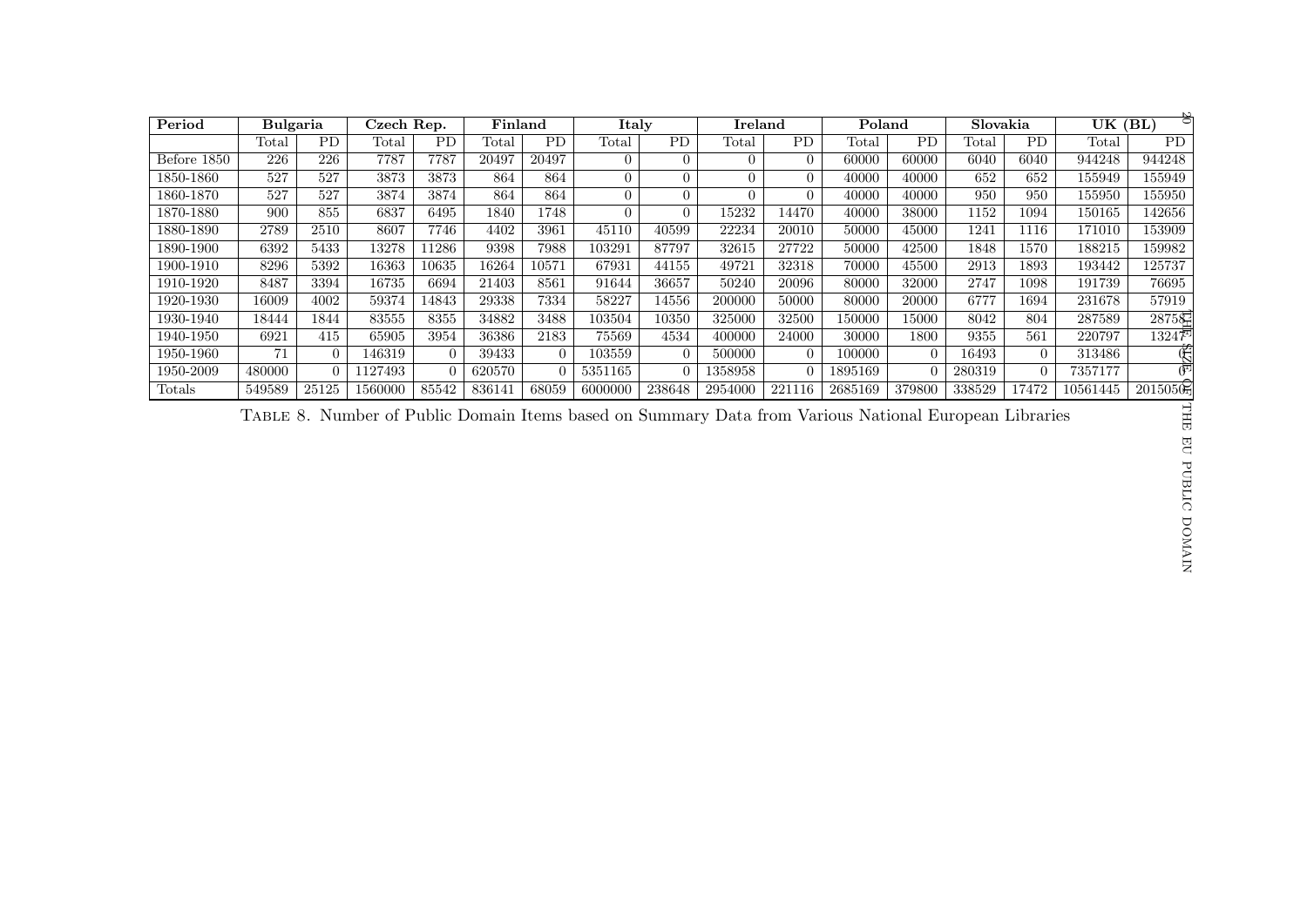Next we present the results in Table 8 for other European countries for which we had data – though in summary not raw form (i.e. only simple counts by decade of publication were available). As the table shows, even in the lowest cases, the public domain is substantial: ranging from the ten of thousands (e.g. Bulgaria, Finland) up to the many hundreds of thousands (e.g. example Italy, Poland and Ireland). Table 9 summarizes the total counts and PD numbers in a single table with the PD percentages – that is, the fraction of the total books currently available which are in the public domain. As this shows, in the countries for whom we have data, there are a total of 25.5m books of which we estimate just over 3m are public domain (12%).

Finally, we can obtain a total figure for the entire EU by extrapolation based on population size.<sup>29</sup> The countries from whom we have received have data account for approximately one third of the EU population. Extrapolating on that basis we estimate that public domain in the EU contains approximately 9m books.

| Country                        | Total    | <b>Total PD</b> | Percentage PD |
|--------------------------------|----------|-----------------|---------------|
| Bulgaria                       | 549589   | 25125           | 5.0           |
| $\overline{\text{Czech}}$ Rep. | 1560000  | 85542           | 5.0           |
| Finland                        | 836141   | 68059           | 8.0           |
| Italy                          | 6000000  | 238648          | 4.0           |
| Ireland                        | 2954000  | 221116          | 7.0           |
| Poland                         | 2685169  | 379800          | 14.0          |
| Slovakia                       | 338529   | 17472           | 5.0           |
| $\overline{\text{UK}}$ (BL)    | 10561445 | 2015050         | 19.0          |
| Total                          | 25484873 | 3050812         | 12.0          |

Table 9. Summary of Public Domain Books

5.3. Change in Public Domain. Here we provide figures on two related questions. First, how many items have entered the public domain in recent years and how many many will soon enter. Second, and relatedly, what the effects today would be of a reduction or extension in the term of copyright (e.g. by a decade or two).

As should be clear these questions are directly related: the number of works entering the public domain in the next decade is the same as the number of works which would enter the public domain if term were reduced today by ten years. Conversely, if term were

<sup>&</sup>lt;sup>29</sup>This is obviously rather crude, and given the prominence of UK holdings may result in something of an overestimate – though we note both France and Germany are likely to have large historical holdings. However, given the absence of data, it is the best we can do.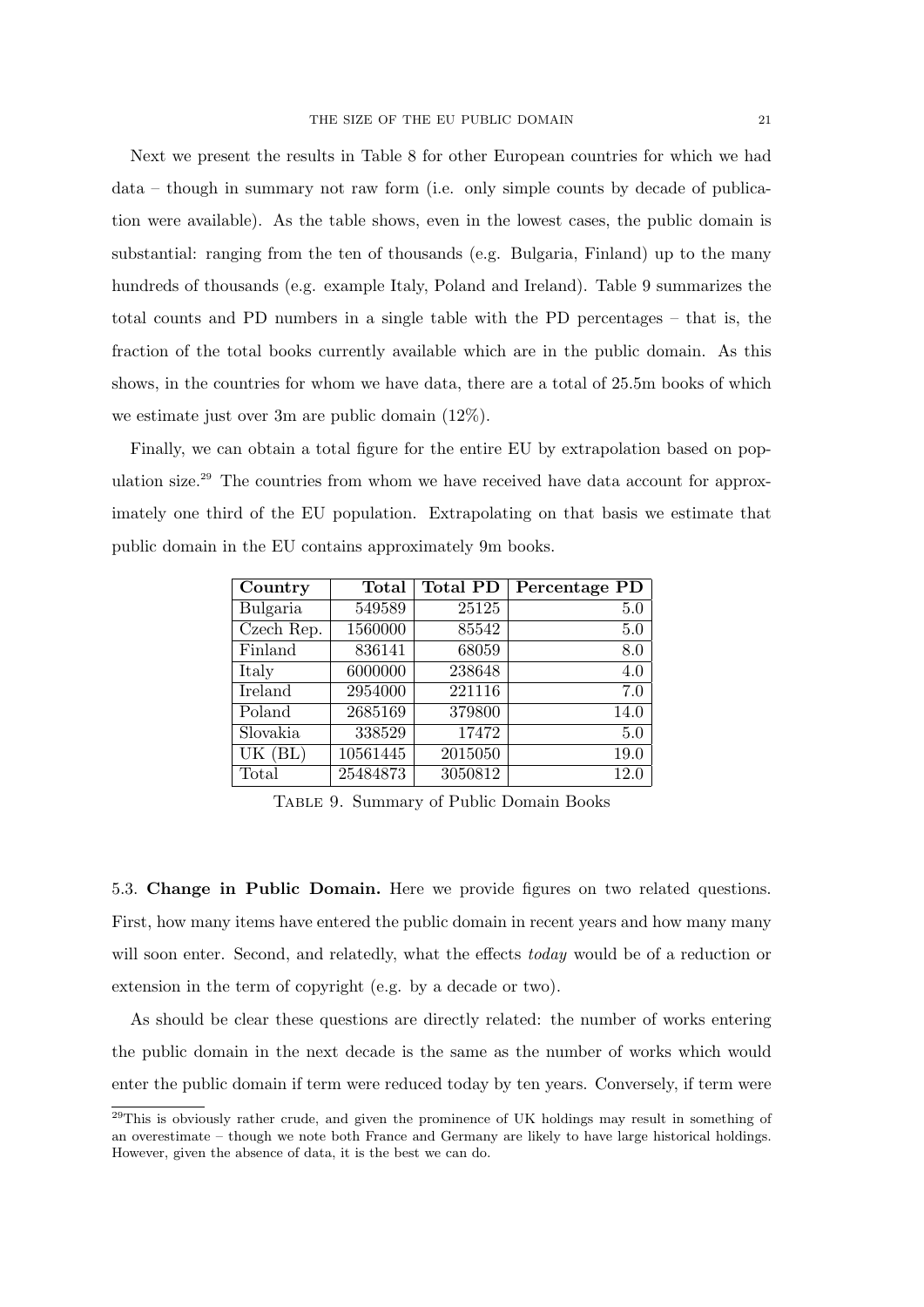|           |         |          | $\overline{\text{Current}}$ |                 | Next 10                |                       | Next 20  |        | Last $10$ |        | Last $20$      |
|-----------|---------|----------|-----------------------------|-----------------|------------------------|-----------------------|----------|--------|-----------|--------|----------------|
| Pub. Date | Items   | $%$ PD   | PD<br>No.                   | $%$ PD          | No.<br>$\overline{PD}$ | $\overline{\%}$<br>PD | No. PD   | $%$ PD | No. PD    | $%$ PD | No. PD         |
| 1400-1850 | 304587  | 100      | 304587                      | 100             | 304587                 | 100                   | 304587   | 100    | 304587    | 100    | 304587         |
| 1850-1860 | 40970   | 100      | 40970                       | 100             | 40970                  | 100                   | 40970    | 100    | 40970     | 95     | 38921          |
| 1860-1870 | 43734   | 100      | 43734                       | 100             | 43734                  | 100                   | 43734    | 95     | 41547     | 90     | 39360          |
| 1870-1880 | 50564   | 95       | 48035                       | 100             | 50564                  | 100                   | 50564    | 90     | 45507     | 85     | 42979          |
| 1880-1890 | 66857   | 90       | 60171                       | 95              | 63514                  | 100                   | 66857    | 85     | 56828     | 65     | 43457          |
| 1890-1900 | 66883   | 85       | 56850                       | 90              | 60194                  | 95                    | 63538    | 65     | 43473     | 40     | 26753          |
| 1900-1910 | 70360   | 65       | 45734                       | 85              | 59806                  | 90                    | 63324    | 40     | 28144     | 25     | 17590          |
| 1910-1920 | 60489   | 40       | 24195                       | 65              | 39317                  | 85                    | 51415    | 25     | 15122     | 10     | 6048           |
| 1920-1930 | 78670   | 25       | 19667                       | 40              | 31468                  | 65                    | 51135    | 10     | 7867      | 6.     | 4720           |
| 1930-1940 | 90576   | 10       | 9057                        | 25              | 22644                  | 40                    | 36230    | 6.     | 5434      |        |                |
| 1940-1950 | 72692   | 6        | 4361                        | 10              | 7269                   | 25                    | 18173    |        |           |        | $\Omega$       |
| 1950-1960 | 118251  | $\Omega$ | 0                           | 6               | 7095                   | 10                    | 11825    |        | $\Omega$  | 0      | $\overline{0}$ |
| 1960-1970 | 262974  | $\Omega$ | 0                           |                 | 0                      | 6                     | 15778    |        | 0         |        | $\Omega$       |
| 1970-2009 | 2130509 | $\Omega$ |                             |                 |                        |                       | $\Omega$ |        |           |        |                |
| Total     | 3458116 | 19       | 657361                      | $2\overline{1}$ | 731162                 | 23                    | 818130   | 17     | 589479    | 15     | 524415         |

Table 10. Change in Number of Public Domain Books (CUL, UK)

10 years longer than its current level the reduction in the size of the public domain would be precisely equal to the number of items entering the public over the last 10 years. In addition there is the future impact: works which would have entered the public domain in, say, the next decade, will only do so in the decade after, and so-on for subsequent decades.<sup>30</sup>

Table 10 summarizes the effects for books in the UK based on CUL holdings. As this shows the number of items entering the public domain per decade is roughly constant with each decade adding between 65k and 85k items to the public domain, equal to roughly 2% of current holdings.

## 6. Sound Recordings

For recordings the public domain situation is both simpler and more complex. Sound recordings contain two distinct 'rights'. An authorial copyright in the composition (music and lyrics) and a 'recording' copyright (or neighbouring right) in the recording itself. The rights in the authorial copyright are treated like any other copyright and receive the standard life plus 70 years. However, the recording right runs for a simple 50 years from 'publication'. Thus, if we restrict our meaning of public domain to the expiry of the recording copyright then it is sufficient to know the date of release. However, if we wish to know that the recording is 'fully' public domain with both authorial and recording

<sup>&</sup>lt;sup>30</sup>It is also possible that an extension only affects items still in copyright and leaves those already in the public domain in the public domain. In that case the immediate impact today of an extension of, say, 10 years would be zero. However, its impact of the next decade would be significant: no work would enter the public domain at all. Thus, in this case the loss would be of the works that would have entered the public domain in the next decade (and in the decades after).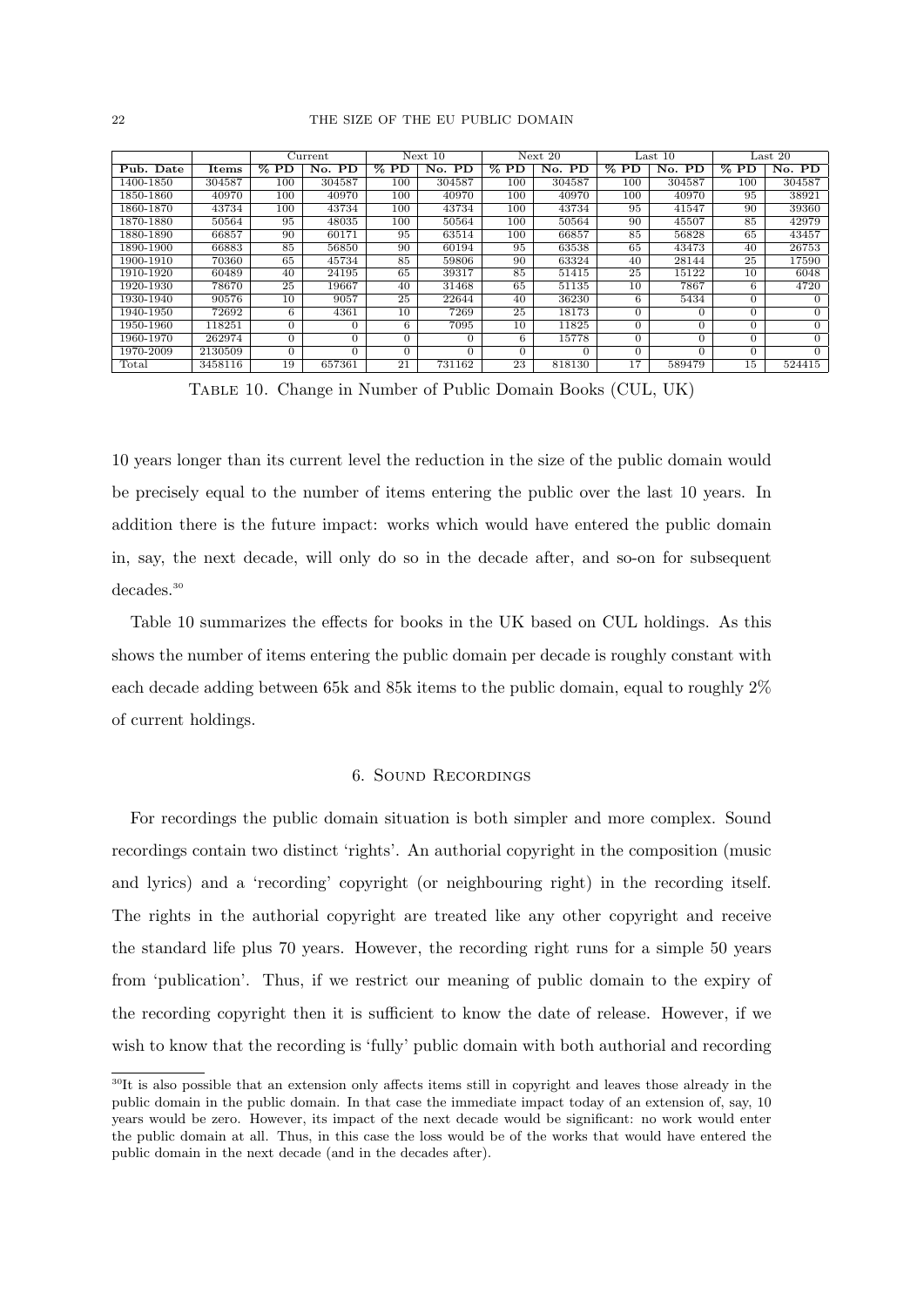copyright expired, then we shall need to have detailed information on the composer of the work. By default, in what follows we will follow this proposed restriction, and 'public domain' shall mean those recordings whose recording copyright alone has expired.

| Period    | No. of Recordings | Rec. Copyright Expired |
|-----------|-------------------|------------------------|
| 1880-1889 | 0                 | Y                      |
| 1890-1899 | 545               | Υ                      |
| 1900-1909 | 9651              | Υ                      |
| 1910-1919 | 11054             | Y                      |
| 1920-1929 | 29506             | Y                      |
| 1930-1939 | 61058             | Y                      |
| 1940-1949 | 64056             | Υ                      |
| 1950-1959 | 125798            | Y                      |
| 1960-1969 | 171155            | N                      |
| 1970-1979 | 191308            | $\mathbf N$            |
| 1980-1989 | 294959            | $\mathbf N$            |
| 1990-1999 | 491290            | N                      |
| 2000-2009 | 220990            | N                      |
| Total     | 1671370           | 301668 (18%)           |

Table 11. Recordings in British Library Sound Archive.



Figure 4. Recordings in British Library Sound Archive. Total (black), PD (red).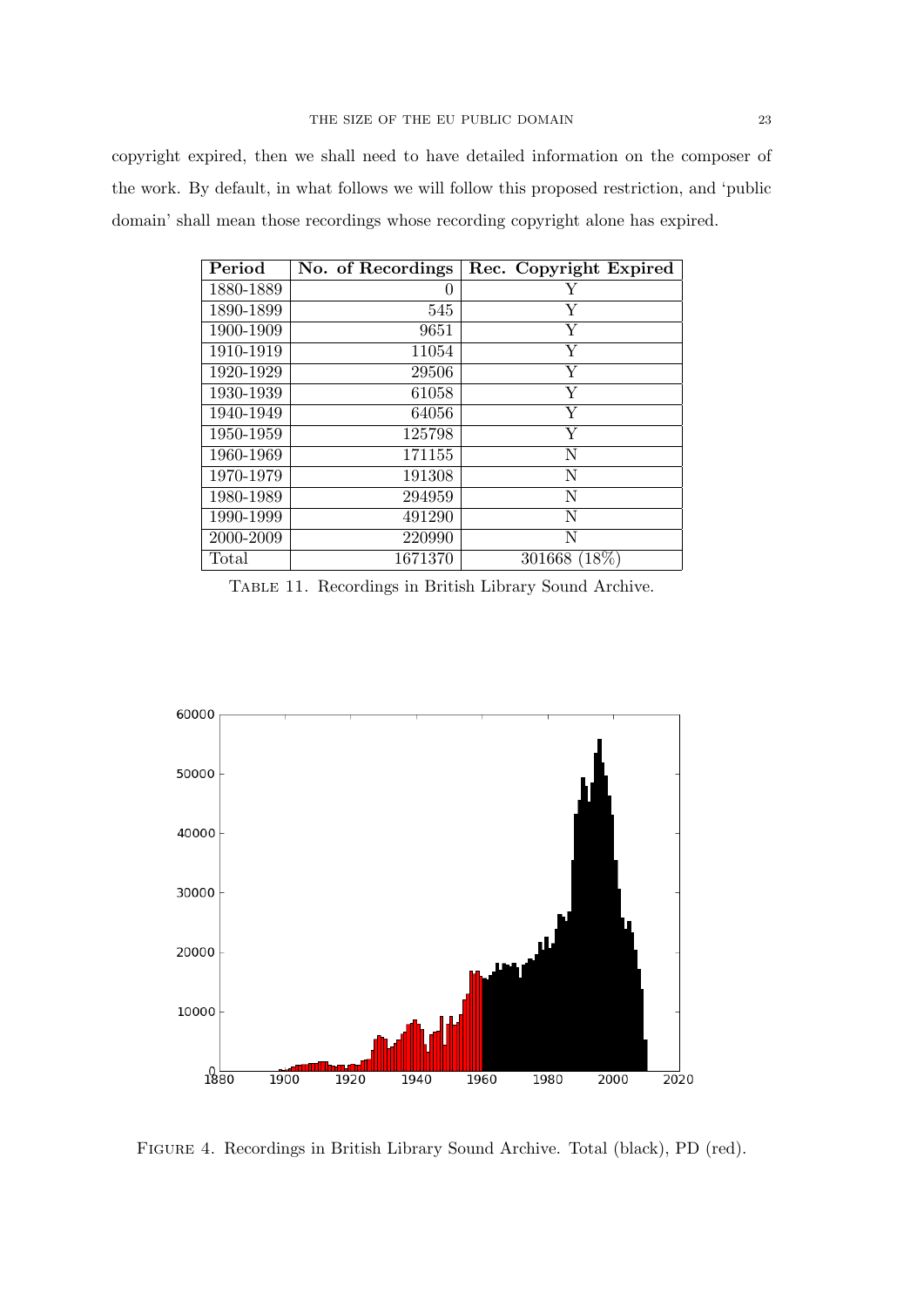The majority of the data provided was of a summary nature, only providing counts based on decade of release. Of this type, we had information from three libraries in three countries: Poland, Ireland and the UK. Based on the figures provided, the approximate number of public domain recordings (i.e. those whose recording copyright had expired) was, respectively 14,000, 4,000 and 300,000. It is clear from this that the UK holdings (at the British Library) are by far the largest.<sup>31</sup> Furthermore, though we cannot know their full PD status with certainty without more detailed data, the prominence of classical music in early recording makes it likely that a very substantial number of these recordings, probably the majority, are fully public domain.

A full decadal breakdown of the British Library Sound Archive data is provided in Table 11 and Figure 4. As this shows the number of recordings held by the Archive has grown rapidly over the last century from a few hundred in for the whole 1890s to 20,000 a year in the 1960s and over 50,000 a year in the 1990s (note that the figures in the 2000s are not reliable since there can be a significant delay in acquisition and cataloguing). The 300,000 recordings

To add to this, we did manage to do some calculations based on 'raw' data. There were two sources: the BBC CAIRNS catalogue which lists recordings held in the BBC archives, and the catalogues collected by the CHARM project at King's College London. Unfortunately though the CAIRNS catalogue was large – running to the hundreds of thousands of records – the level of detail for most entries was very low with not only little author information but often not even a release date.<sup>32</sup>

The CHARM data was rather better though it was limited in that it was focused only on discographies of particular record labels or particular composers (e.g. Schubert) and had no aim to be comprehensive. Nevertheless, as a high quality resource with few, if any, duplicates and good information on composers and publication dates this dataset can at

<sup>31</sup>Moreover, the British Library Sound Archive (from source of the UK data came) informed us that "the number of recordings held by the Sound Archive from these date ranges, post 1900, is estimated to be as much as 4 times the figures [provided to us]". At the same time, it is worth emphasizing that the material in the Sound Archive is varied ranging from commercial phonograms to interviews.

<sup>32</sup>Where persons were identified performers were not distinguished from composers and unlike library catalogues persons were not necessarily uniquely identified and no dates were provided. Thus, any usage for public domain calculations would have required matching this database to a separate authorial database or the addition of dates by hand – something that was not really feasible given the scale of the catalogue.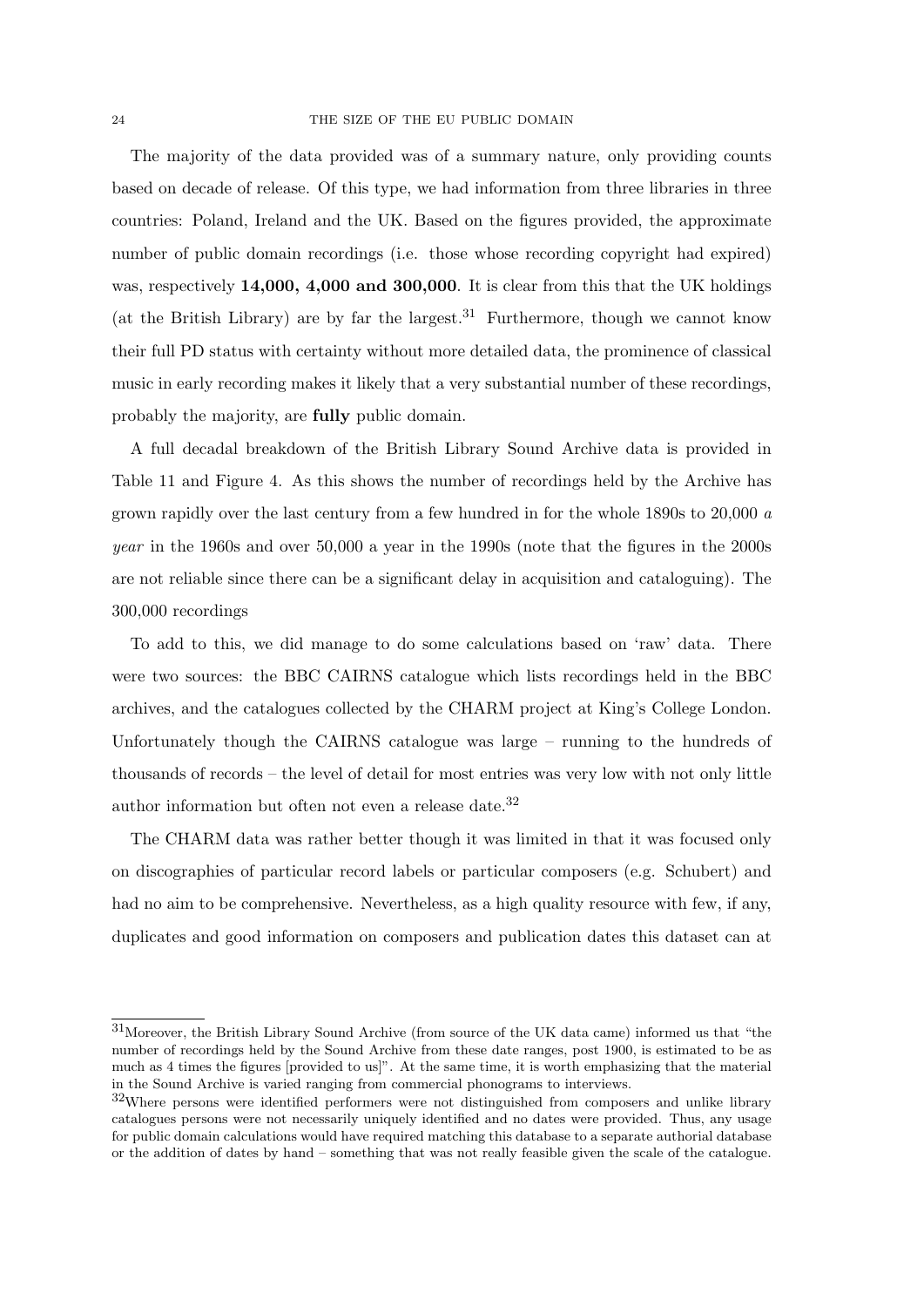least provide us with a good lower bound.<sup>33</sup> Based on this data, we estimated that there are at least twenty thousand fully public domain recordings.

To sum up. The data we obtained in relation to recordings was substantially less than for books. We had no 'raw' data and sumary data from only three countries: the UK, Poland and Ireland. The best data came from the British Library Sound Archive (BLSA) and their collection was also by far the largest being more than ten times the size of other two countries combined. The BLSA holdings had over public domain 300,000 recordings equating to 18% of their holdings, though without further and better data we could not establish how many of these were 'fully public domain' in the sense of both their recording and authorial copyright having expired.



Figure 5. Change in Public Domain Recordings in British Library Sound Archive. PD now (red), PD in next decade (yellow), PD in decade after that (orange) assuming no term extension. These are also therefore the set of recordings that would be lost to the PD over the next two decades if term were extended by 20 years from 50 to 70 years.

<sup>33</sup>Also note that this data focuses on recordings released by the main record labels – unlike library catalogues which may include additional recorded material (e.g. interviews).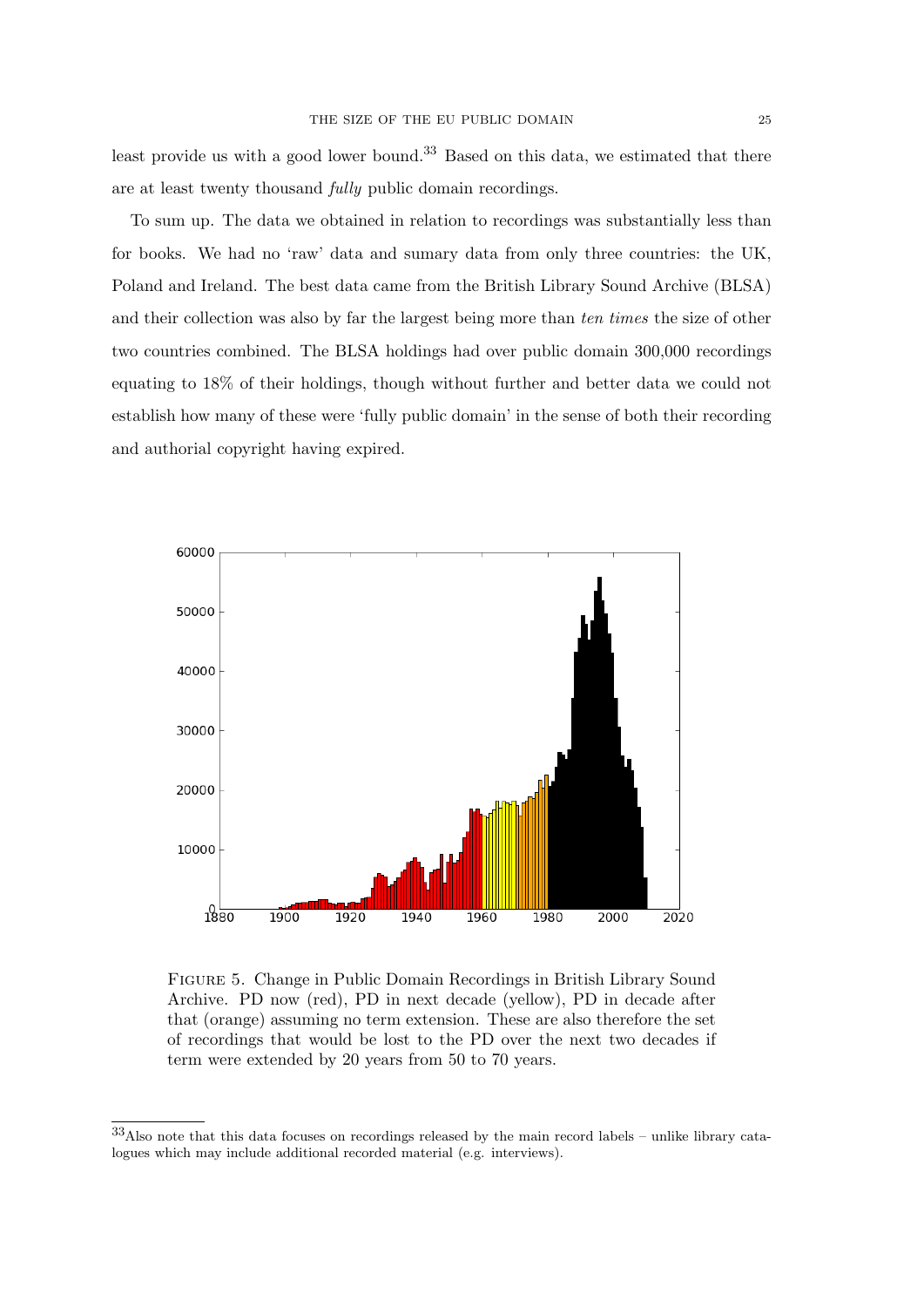|                            | Count   |                   |
|----------------------------|---------|-------------------|
| To Present                 | 1671370 |                   |
| In $PD$                    | 301668  | 18.0              |
| Entering PD next 10y       | 171155  | $\overline{10.2}$ |
| Entering PD next 10y after | 191308  | 11.4              |
| Entered PD last 10y        | 125798  | 7.5               |
| Entered PD 10y before that | 64056   | 38                |

26 THE SIZE OF THE EU PUBLIC DOMAIN

Table 12. Recordings entering PD (no term extension). Percentage figures are percentages of current total.

6.1. Change in the Public Domain. We now look at change in the public domain of recordings similar to our analysis for books. Figure 5 displays visually the set of recordings entering the public domain in the next two decades. Table 12 gives figures for the number of recordings that are entering the public domain in the next two decades (and have entered in the last two). As this shows, based on the British Library Sound Archive holdings, the public domain of UK recordings will increase from its current level of 300,000 items to over 600,000 items thanks to the roughly 171,000 items from the 1960s that will enter in the next decade and the 191,000 items from the 1970s that will enter the decade after that. Thus, over the next two decades the public domain of recordings in the UK will more than double in size.

These figures are, of course, based on the assumption that recording copyright term stays its current level of 50 years. What would happen if copyright were extended (or reduced) by one or two decades?<sup>34</sup> As discussed above in the case for books, the effects of extension/reduction in term is directly related to number of recordings entering the public domain. For example, if term were extended by a decade the immediate effect would be put back into copyright those recordings (125k of them) which entered the public domain in the last decade. Moreover, over the next decade the recordings from the 1960s that would have entered the public domain (171k of them) will no longer do so (instead those recordings from the 1950s which had been 'put back' in the public domain would gradually re-enter it), and so-on for subsequent decades. A term extension of 20 years would operate in exactly the same manner as a ten-year one. Likewise a reduction in term by a decade would mean an immediate increase in the public domain of 50% thanks to the 171k items

<sup>34</sup>This is a very real possibility as a term extension to 70 or even 95 years for recordings is currently being considered in the EU.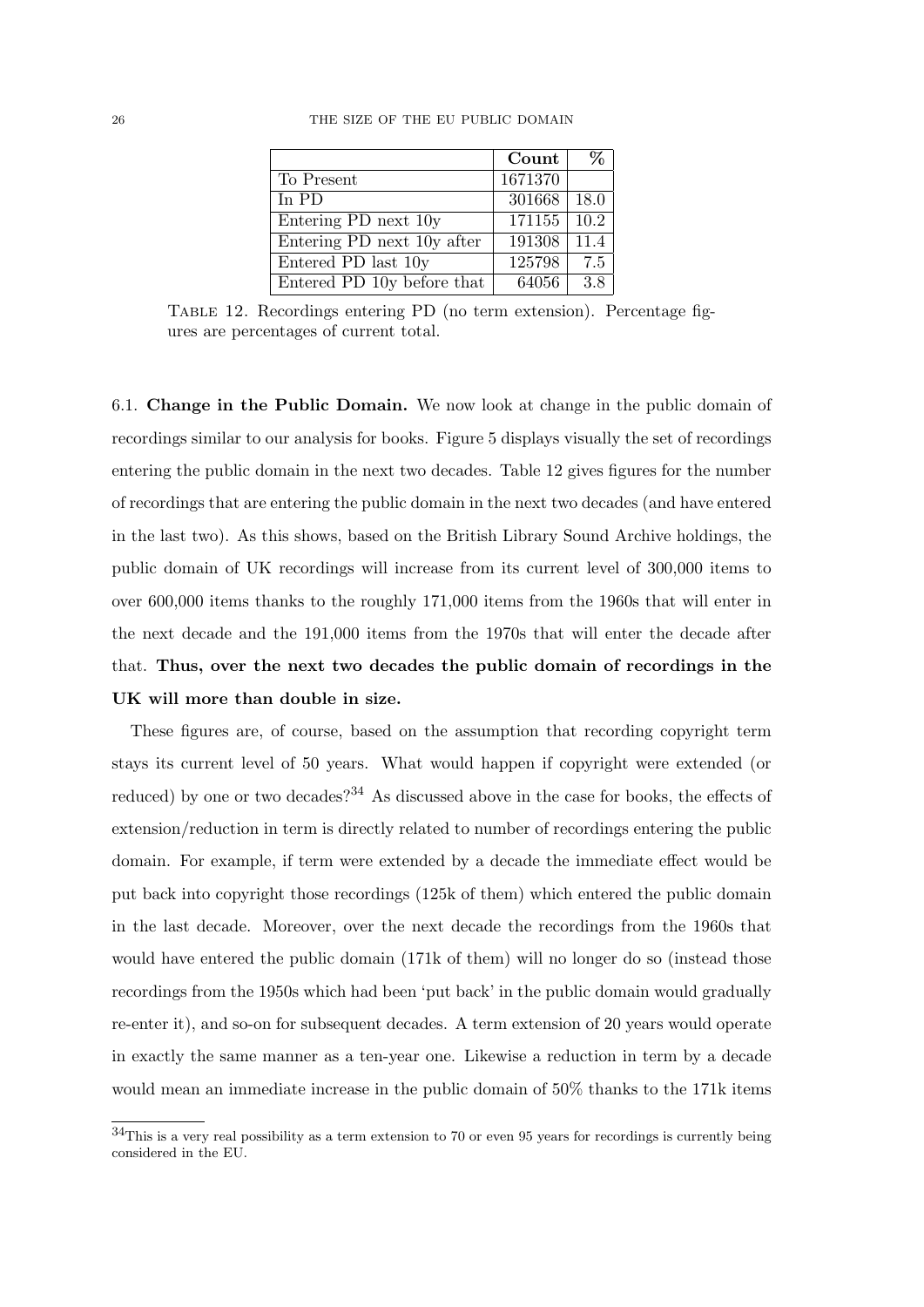from the 1960s that would enter immediately. Moreover, it would then increase by another 191k items over the next decade as material from the 1970s entered the public domain.

Lastly, it is worth mentioning that it is possible for an extension to be applied only to items still in copyright leaving those already in the public domain untouched (it is this option that is part of the current term extension proposal in the EU). In that case the immediate impact on the public domain would zero. However, over the next decades the impact would be dramatic. Consider, for example, a twenty year extension as envisaged in the current (reduced) form of the EU proposal. Its effect would be that zero recordings would enter the public domain in the next decade instead of 171 thousand recordings (from the 1960s) which would otherwise have done so. Similarly for the decade after that: none of the more than 191 thousand recordings from the 1970s would enter the public domain (as they otherwise would have done). In essence the public domain would stand still for two decades with the first new public domain recordings arriving in 2030 (from 1960). Instead of doubling in size over the next two decades the public domain would remain entirely static (while growing relatively even older).

## 7. Musical Compositions

For musical composition we only have data from only one source: Cambridge University Library. For the purposes of public domain estimation we use the same vintage-to-PD conversion percentages as for books. A summary plot of publication counts over time and public domain size can be found in Figure 6. Table 13 provides the associated decadal counts and public domain totals.

As these show, the number of items recorded in the CUL catalogue stayed at a fairly low level of – no more than a few a year – up until the middle the of the 18th century. At that point a significant growth appears to have begun with items per year averaging well over 50 a year by the mid-1850s. In the latter part of the 19th century there is a sudden large increase in holdings averaging over 600 a year from the mid-1870s to the 1890s before falling back to around a 100 a year.<sup>35</sup> The next significant rise, which again is precipitous rather than gradual, occurs after WWI with a doubling in output from the previous level

<sup>35</sup>As with our book data we must remember that catalogue records may give only a poor estimate of actual production (especially if we are concerned with contemporaneous rather than surviving output). This is frustrating as it would be interesting whether these marked patterns – such as this spike in the late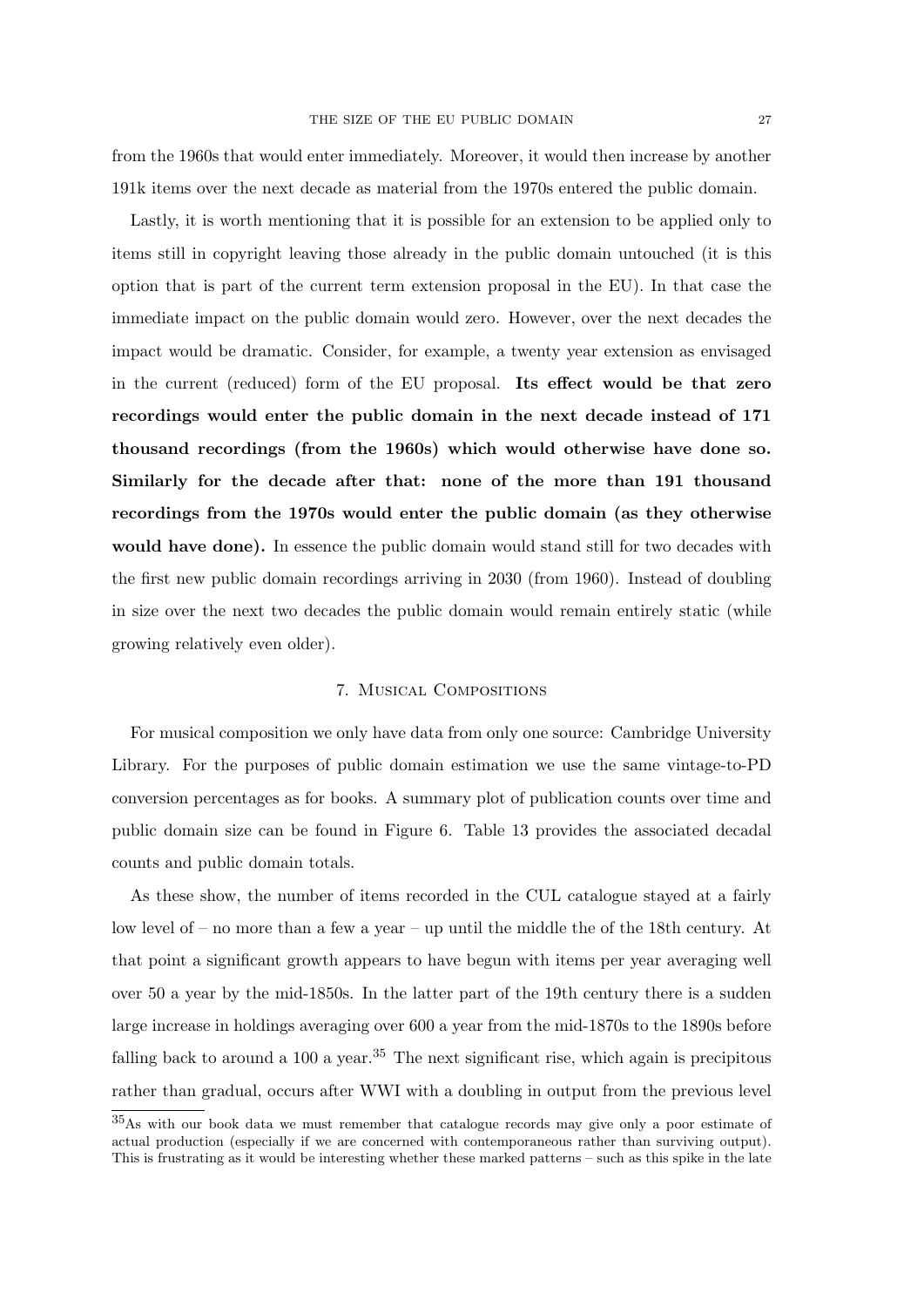

Figure 6. Total (Black) and PD (Red) Items based on the CUL Catalogue. (Restricted to pre-1960 period in first figure).

| Pub. Date | <b>Items</b> | $\%$ PD | No. PD       |
|-----------|--------------|---------|--------------|
| 1504-1850 | 6731         | 100     | 6731         |
| 1850-1860 | 737          | 100     | 737          |
| 1860-1870 | 3874         | 100     | 3874         |
| 1870-1880 | 5956         | 95      | 5658         |
| 1880-1890 | 5307         | 90      | 4776         |
| 1890-1900 | 1176         | 85      | 999          |
| 1900-1910 | 1000         | 65      | 650          |
| 1910-1920 | 891          | 40      | 356          |
| 1920-1930 | 1746         | 25      | 436          |
| 1930-1940 | 1737         | 10      | 173          |
| 1940-1950 | 2435         | 6       | 146          |
| 1950-1960 | 4419         | 0       | $\mathbf{0}$ |
| 1960-1970 | 5872         | 0       | 0            |
| 1970-2009 | 41290        | 0       | 0            |
| Total     | 83171        | 29      | 24536        |

Table 13. Estimated Number of PD Items based on CUL Catalogue.

of well under a 100 per year to more than 150 a year in the 1920s. This stays more or less constant through WWII up to the start of the 1950s when growth takes off again. After an initial jump growth is substantial and steady: starting from around 200 a year at the

<sup>19</sup>th century – reflect actual trends (for example the rise of music hall) or are simply artefacts of library collection policies.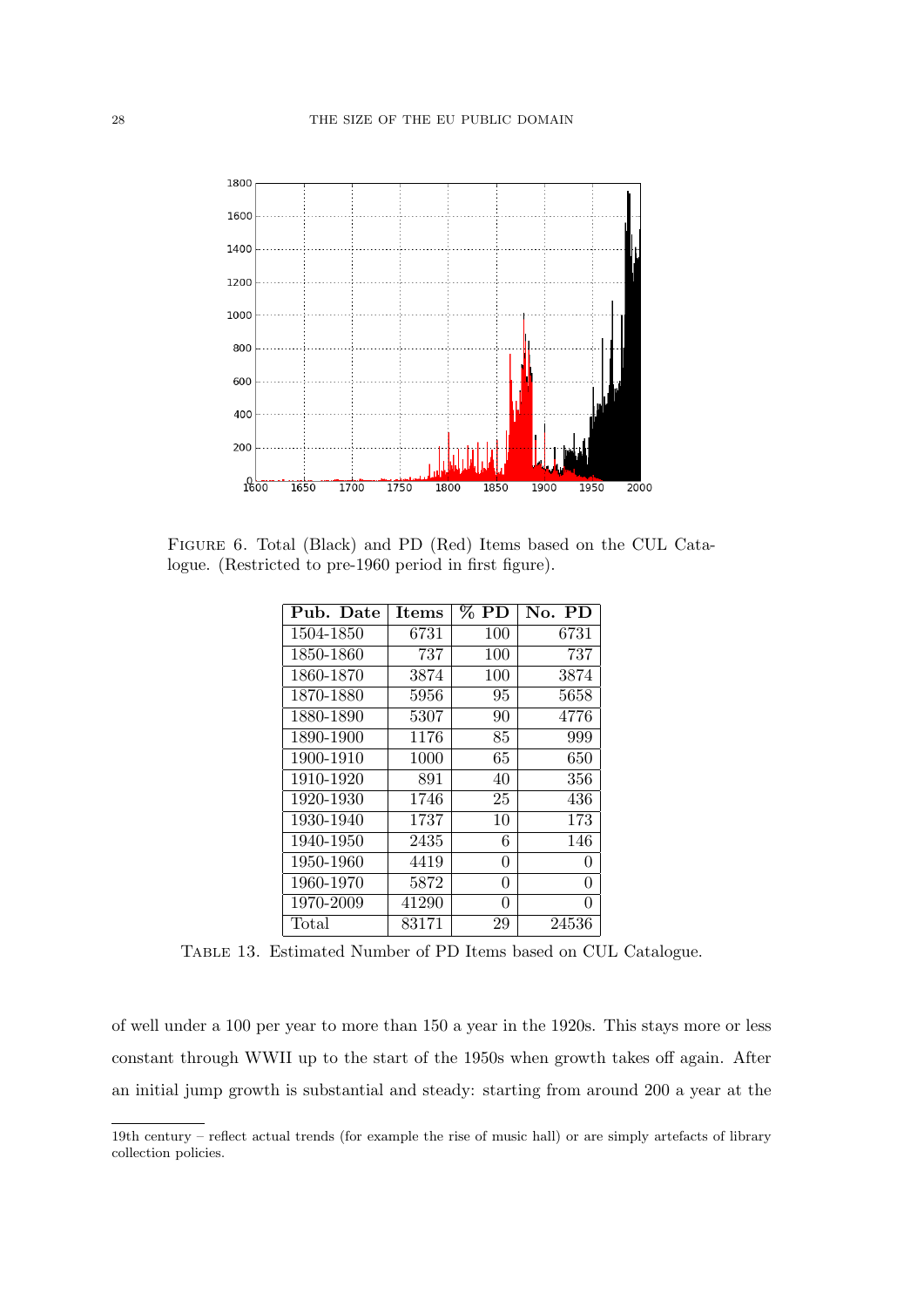end of WWII by the mid-1950s it is more than double this level, by the 1970s at over 600 a year and reaching over a thousand by the 1980s.

In terms of the public domain, our calculations suggest that there are 24 thousand public domain items, corresponding to just under 30% of the total 83 thousand items. This relatively large percentage (compared to books) is largely due to the aforementioned spike in music holdings from the late 19th century.

## 8. Film

In the EU copyright in films last for seventy years after the death of the last primary 'contributor' (director, script-writer, etc). Since film, as a artistic medium, has only been existence since the very end of the nineteenth century it is therefore likely that very little film is in the public domain – for example, Auguste Lumière, one of the Lumière brothers who in 1895 presented one of the first public cinema screenings in the world, died in 1954.



Figure 7. Global Film Production (minutes of film). Source: imdb.com

Below are Figures showing film production across the major European countries based on the data in the Internet Movie Database (IMDb.com), as well as figures for global film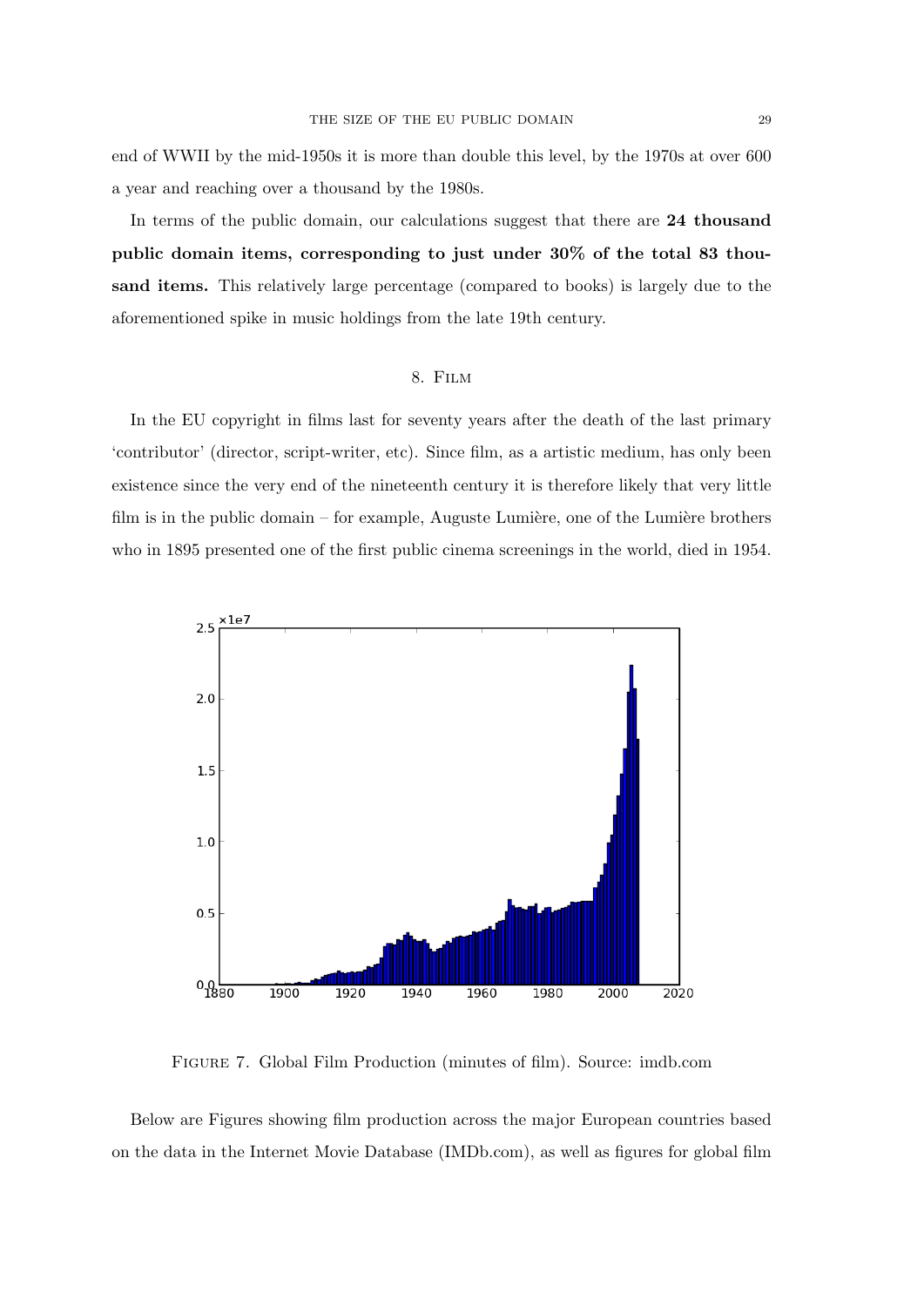production. No 'public domain' has been shown as for two reasons. First, calculate one explicitly is hard (if not impossible) given available data, and, second, as just discussed, it is almost certainly negligible in size.

#### 9. CONCLUSION

In this paper we have provided the first quantitative assessments of the size of the European public domain – one of the first such assessments for any jurisdiction. Our results indicate that the public domain for books alone consists of hundred of thousands, and sometimes millions, of items, and that, taken as a whole, the European Public Domain must be measured in the millions, or even tens of millions. While a brief perusal of the relevant datasets indicates that much of this material may have only slight value today, nevertheless the scale and diversity of this vast public domain is indicative of significant value, cultural, social and commercial.<sup>36</sup>

In addition to the main size estimates, we have also produced results on several related points. Perhaps most important was the derivation of Public Domain 'proportions/weightings' which could be used based solely on the 'vintage' (publication date) of works. As discussed above, for the majority of cultural material, copyright is a function of authorial death date. Unfortunately, this information is frequently unavailable – in contrast, to the publication date which is almost always provided. By analyzing the raw catalogue data provided by some libraries we were able to link calculations of PD status based directly on authorial information to the publication dates thereby deriving PD 'proportions/weightings' which are usable in a much wider set of circumstances. Moreover, the very same analysis also gave valuable statistics both for the number of works for which direct calculation of PD status is not possible and for the number of works with no authorial information at all – important figures for any potential digitization project (as well as for the debate over orphan works).

#### **REFERENCES**

David, P. A. and Rubin, J. (2008). Restricting Access to Books on the Internet: Some Unanticipated Effects of US Copyright Legislation. Review of Economic Research on

<sup>36</sup>A more precise quantification of this value, focused on price, usage and availability, is intended to be the subject of future papers.